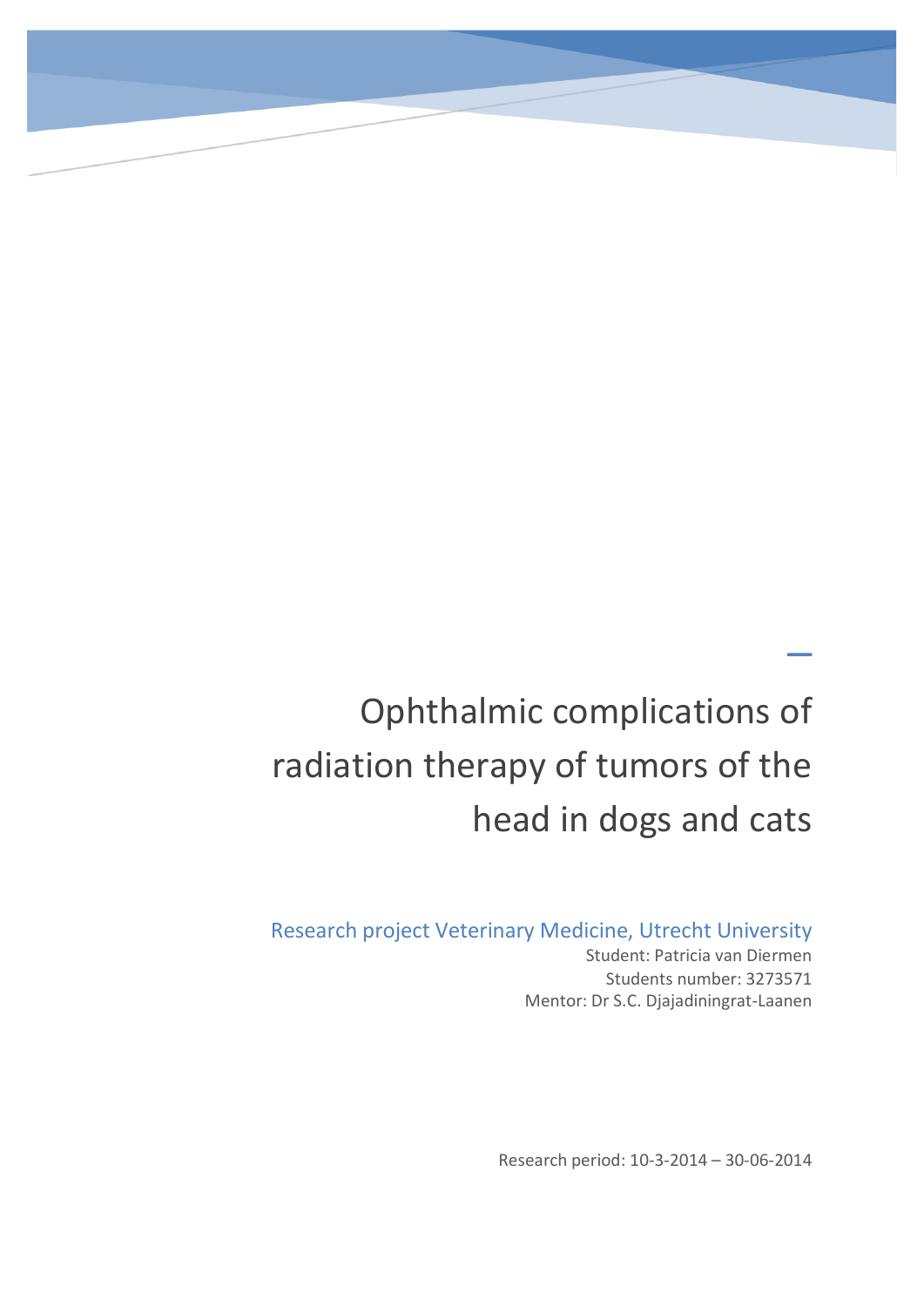# Ophthalmic complications of radiation therapy of tumors of the head in dogs and cats

*Research student: Patricia van Diermen Students number: 3273571*

*Mentor: Dr. S.C. Djajadiningrat-Laanen Research period: 10-3-2014 – 30-6-2014*

#### **Abstract**

Irradiation is an important part of the complete therapy for nasal, paranasal, and brain tumors, and is becoming increasingly available in companion animal medicine. The goal of radiation therapy is to induce an increased degree of cell death inside the tumor, while minimizing side effects. The structures of the eyes are sensitive to acute as well as to late side effects. In this article the literature on ophthalmic complications of radiation therapy is summarized. The aim of this study was to investigate the incidence and nature of early and late onset ophthalmic complications in 15 patients of the Utrecht University Clinic for Companion Animals in The Netherlands and to compare these to the complications described in veterinary literature.

The research consisted of a retrospective part to obtain a general view of the late complications, and a prospective part for evaluation of the acute complications. During the research period, running from March  $10<sup>th</sup>$  2014 to June  $30<sup>th</sup>$  2014, a questionnaire was completed by all 15 patient owners, of which seven patients were invited for ophthalmologic examination. Of four of the remaining eight patients, information on ophthalmic examination was derived from the patient file. Ophthalmic examination took place prior to the start of radiation therapy (n=3), and at three time points after irradiation (at the last day of radiation treatment (n=6) and at 2-4 weeks after treatment (n=8) for early complications, and at 15-49 weeks after treatment (n=3) for late complications). At the first post-therapy examination, only mild acute responses were seen in four out of six patients. The acute reactions mainly consisted of conjunctival hyperemia and epiphora. In two patients signs had progressed by the second post-therapy examination. Corneal edema (n=5/8), epiphora (n=5/8) and conjunctival hyperemia (n=5/8) were seen. One patient showed bilateral moderately swollen eyelids at the first post-treatment examination, which unilaterally progressed to one severely swollen eyelids at the second post-treatment examination. One patient with no vitreal liquefaction at the first post-treatment examination had developed moderate vitreal liquefaction at the second examination. Several late complications were seen in the three patients visiting the clinic for a third post-treatment ophthalmic examination. Two of these three patients were diagnosed with keratoconjunctivitis sicca. An additional third patient was diagnosed with keratoconjunctivitis sicca (n=1/8) at the second post-treatment examination, but this patient wasn't seen for the third checkup. One patient was diagnosed with keratoconjunctivitis sicca prior to radiation therapy (at four years of age).

Cataract was seen in two patients, but did not seem progressive (n=2/3 pre-treatment, n=0/5 at first post-treatment examination,  $n=1/8$  at second post-treatment examination and  $n=1/3$  at third post-treatment examination). By the third post-therapy examination, one out of three patients had completely lost vision, and showed retinal abnormalities in both eyes, with retinal hemorrhages in the left eye and complete retinal detachment in the right eye. One of the other patients also showed retinal hemorrhages, but vision was not impaired. One patient showed only mild changes with some conjunctival follicles in both eyes and no retinal changes in either eye. Only two owners (n=2/15) mentioned loss of vision in the questionnaire. During the research period some fluctuations in median tear production and median IOP was seen. The fluctuations in individual patients and variation between patients might be interpreted as normal fluctuations and variation, because no particular trend was visible in the collected data on tear production and IOP.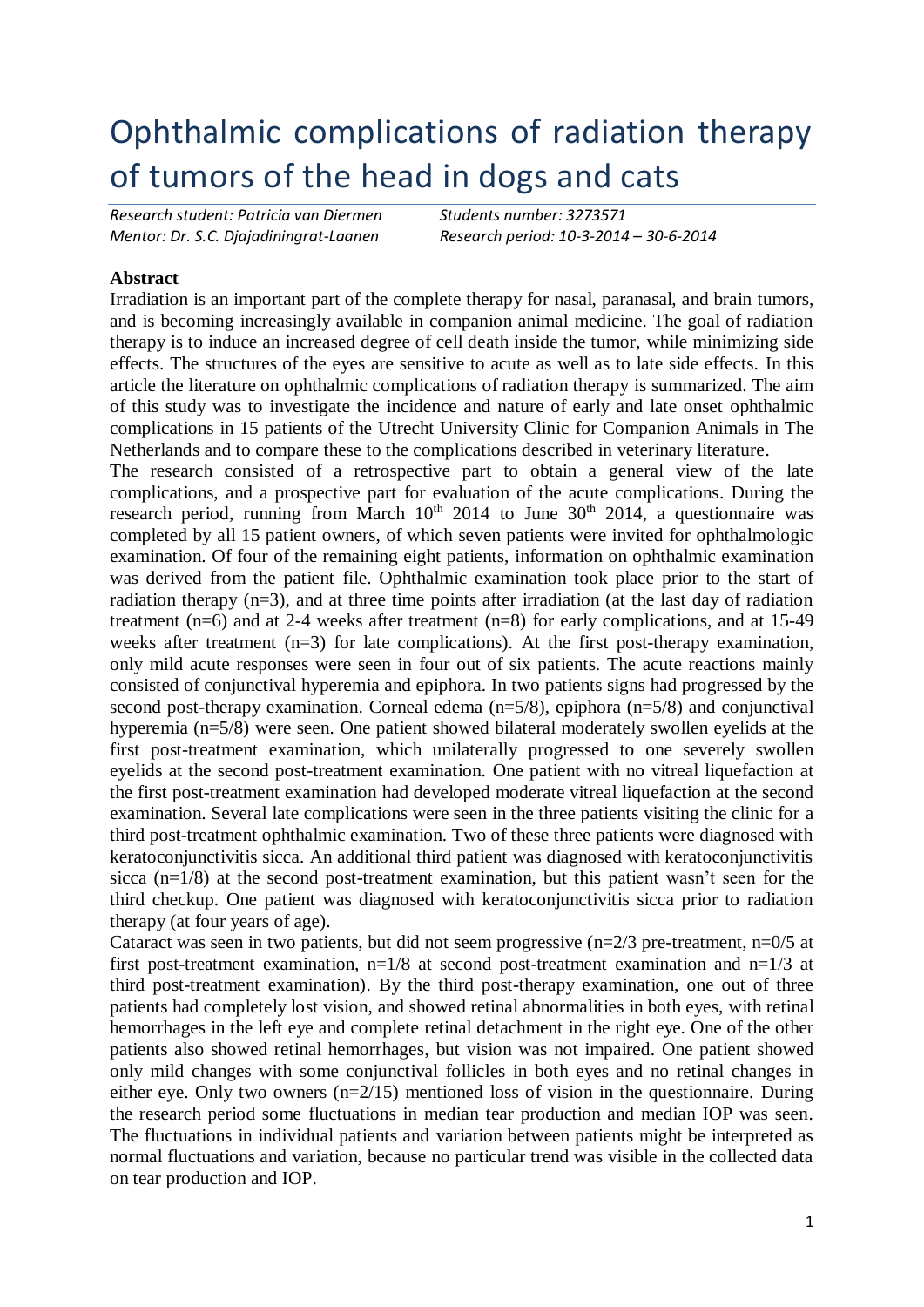Taken into account the length of the period between exposure to radiation and the clinical occurrence of retinopathy, this research was only an preliminary and descriptive study. Further research with more patients and longer follow-up times is necessary to determine precisely which acute and late ophthalmic complications of cranial radiotherapy occur in canine and feline patients of the Utrecht University Clinic for Companion Animals, and which additional preventive measures could help in reducing the occurrence and severity of acute and late complications.

#### **Introduction**

Irradiation is an important part of the complete therapy for nasal, paranasal, and brain tumors, and is becoming increasingly available in companion animal medicine.  $(1-3)$ 

The absorbed dose of radiation is relevant for both the therapeutic efficiency and the toxicity of the radiation. The absorbed dose is measured in Gray (Gy). In veterinary medicine tumors usually receive a cumulative dose of 40 to 60 Gy (4000 to 6000 cGy). In order to reduce the negative effects of irradiation, the cumulative dose of radiation therapy is divided into multiple smaller doses. For example, a cumulative dose of 40 Gy can be divided into individual doses of 2 Gy, administered 5 days a week, during 4 weeks. Two days a week without irradiation are scheduled for rest and repair of damaged tissue. (2)

The goal of radiation therapy is to induce an increased degree of cell death inside the tumor, while minimizing side effects. The tissues surrounding the tumor have a limited tolerance for irradiation. The severity of the reaction to irradiation in normal tissues doesn't depend on the cell type, but on the amount of proliferation in the tissues at the moment of irradiation. This is due to the fact that cells in mitosis and in phase G1 of the cell cycle have an increased sensitivity to radiation. When there is a high rate of cell proliferation, the tissue is called radiosensitive. Tissues with a low rate of proliferation are called radioresistant. (1-3)

The intention of radiation therapy in small animal patients can be curative or

palliative. Curative means providing cure or long-term tumor control. In curative protocols the goal is to maximize chances of local tumor control, while minimizing risk of significant late radiation side effects. Palliative therapy aims at providing relief of symptoms while resulting in little to no acute radiation side effects. (3)

Side effects of radiation therapy can be seen at different time points. Acute side effects can be seen within hours to days after exposure to radiation and are at their worst at two weeks after finishing radiation treatment. These side effects usually resolve quickly in approximately four weeks and are therefore considered acceptable. The number and severity of side effects increase when there is not enough time for rest and repair between the individual doses. A dose that is too high will also induce more severe side effects. (1,2,4) Frequently occurring acute side effects include mucositis, dermatitis and keratitis. (3,5-7)

Besides acute side effects, late side effects occur. The late side effects occur typically in tissues with a low rate of proliferation and can be the result of damage to vascular endothelial cells and connective tissue. These cells can be found in almost all tissues and therefore these side effects can occur almost anywhere in the body. Another factor that may be involved in the onset of cell death and the occurrence of late side effects is the increased release of tumor necrosis factor- $α$  (TNF- $α$ ), which may produce distant cytotoxic effects. (2)

The late side effects can emerge months or even years after radiation therapy and are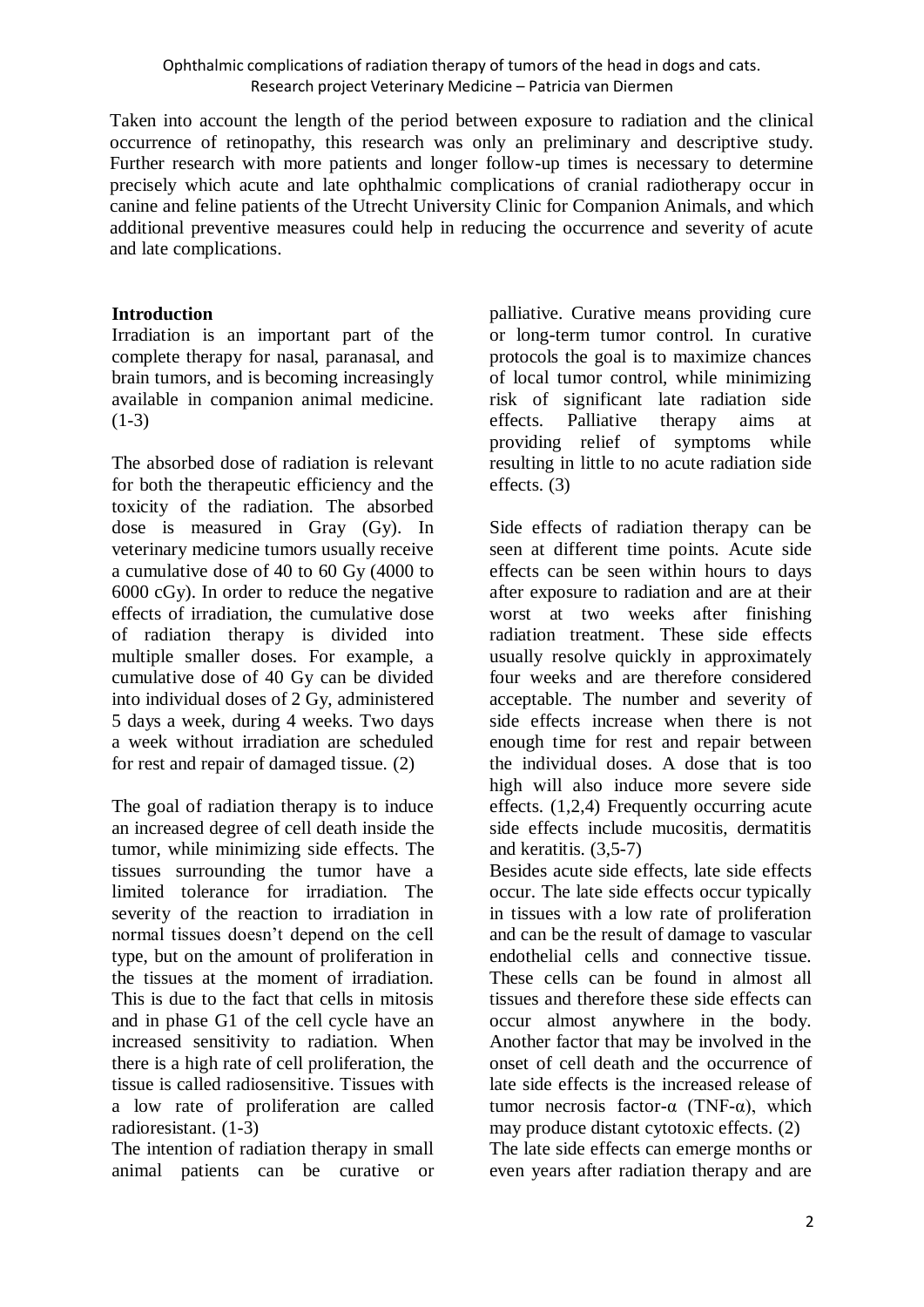irreversible. Examples of late side effects are fibrosis, necrosis, non-healing ulcerations, damage to the central nervous system and blindness due to retinopathy and retinal detachment. (1,3,5)

In cats occurrence of acute side effects is less frequent than in dogs. Late side effects are difficult to monitor in cats, because there are not many tumors in cats with a favorable long-term prognosis after radiation therapy.

Nearly all tissues in the eye are susceptible to radiation-induced damage. The eyes are located closely to the nasal cavity, and due to this location ocular complications of irradiation of nasal tumors have been reported in humans, monkeys, mice, rats, rabbits, frogs, dogs, and cats. (8-17) The acute and late ophthalmic complications include conjunctivitis, blepharitis, corneal ulcerations and keratitis, keratoconjunctivitis sicca (KCS), lagophthalmos due to scar tissue and secondary ectropion, neovascular glaucoma, scleral necrosis, cataracts, vascular retinopathy, exudative retinal detachment and optic neuropathy. (18-20)

Lana et al (2004) reported that 76.5% of their 51 patients receiving radiation therapy of tumors of the nose, experienced acute ocular effects, varying from mild to severe. Follow-up of 39 of these patients showed that 36% had late ocular side effects, i.e. dry eye, cataract formation, keratitis, or corneal vascularization. (21) In the following, the complications of irradiation in different parts of the eye and adnexa will be discussed in more detail.

Ocular adnexa and anterior segment

Hair loss occurs in humans with conventionally fractionated (1.5-2 Gy per fraction) radiation therapy with cumulative doses over 20 Gy, but has also been reported with 10 Gy delivered over three days. In humans several predisposing factors for skin reaction to irradiation have been determined, i.e. male gender,

increasing age, and increasing sun exposure. When high doses are used (>50Gy in conventional fractionation) several other problems can occur, i.e. moist desquamation, secondary infection, and consequential long-term scarring as a result of nonhealing ulceration. Scarring can lead to ectropion or entropion. (8)

Acute conjunctivitis is a common complication in human and simian patients receiving 30 Gy or more. Secondary infections may occur. Damage to the tear producing cells can lead to transient or permanent keratoconjunctivitis sicca. (8,11)

Corneal edema and in severe cases corneal ulceration can develop due to keratoconjunctivitis sicca, entropion and ectropion. After hair loss, the hairs can grow back in an altered position, leading to trichiasis or distichiasis, which also can lead to damage to the cornea. (8)

Transient early iritis can develop after a single dose of 10 Gy or more, but is rare. In humans, neovascular glaucoma may occur as a late complication, and has been reported in up to 20% of eyes treated with radiotherapy. (8,22)

# Lens

The function of the lens is to focus light on the retina. This is only possible when the lens is transparent. (23) The lens is predominantly composed of soluble proteins and is a highly transparent tissue. In mammalian lenses four types of these proteins have been identified, α-crystallin, βH-crystallin, βL-crystallin and γ-crystallin. (24) During terminal differentiation of lens fiber cells, programmed elimination of cytoplasmic organelles occurs. This process contributes to the transparency of lens tissue. The underlying molecular mechanisms are not fully understood yet. (23,25) Organelle breakdown in the lens shows similarities with apoptosis and fiber cells express most or all components of the cell death apparatus. The process of organelle breakdown can be considered as a form of "attenuated" cell death. (23) An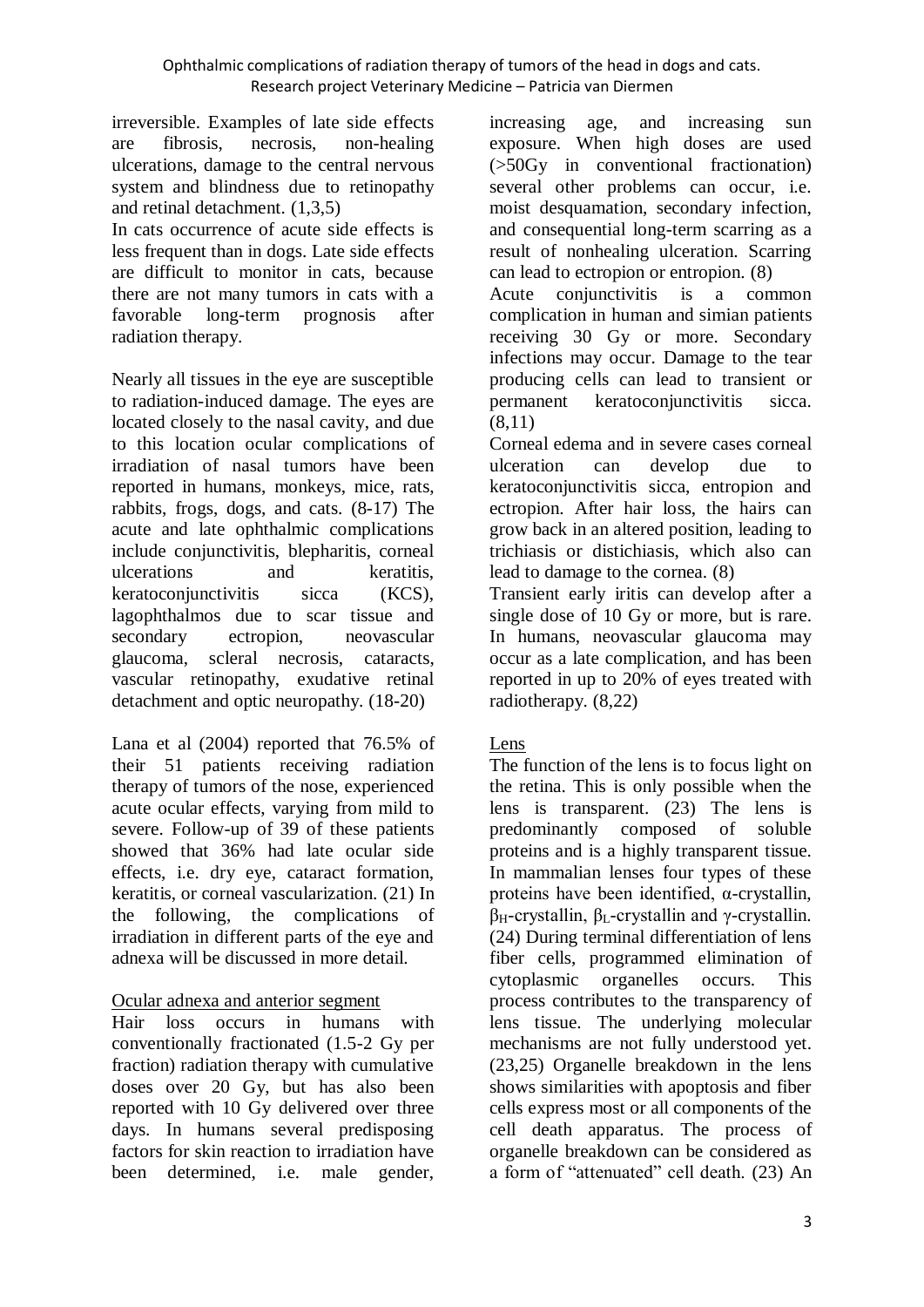important factor involved in this process is a family of cysteine proteases called caspases. (23,26,27) In 1984 Chylack and in 1991 Medvedovsky and Worgul established a threshold value in human and mice of 2.0 Gy to cause noxious effects of lens crystallin, and apoptosis in which again caspases play a central role. (26-29) However, Ainsbury et al. state in 2009 that in human changes in the lens due to irradiation can be found at doses as low as 0.5 Gy, and that it may be more correct to speak of a linear model, instead of a threshold model. (30)

In rats, radiation causes development of free radicals, which causes lens crystallin oxidation with loss of clarity. This loss of clarity is called cataract. (31) This type of radiation damage manifests first at the anterior surface of the lens. (10,32) Besides irradiation, many other confounding risk factors can contribute to the development of lens opacities in humans, such as age, diabetes mellitus and the systemic use of corticosteroids. (8,30,33-36) Although the amount of research that has been done in this area is enormous, the exact mechanisms of radiation induced cataractogenesis are still not completely understood. (30)

Depending on the anatomical location in the lens, three forms of cataract can be distinguished: (i) cortical, i.e. in the lens cortex; (ii) nuclear, i.e. in the central portion of the lens; and (iii) posterior subcapsular (PSC), i.e. in the back surface of the lens beneath the lens capsule. Ionizing radiation induces mainly posterior subcapsular and cortical changes, in contrast to age-related cataract, which in humans is mainly located in the nuclear region and diabetic cataract, which in humans is mainly found in the cortical region. (30,34,35,37)

Species differences in time between exposure and development of cataract were documented in 1956 by Von Sallmann et al. His research demonstrated that nine out of 11 guinea pigs showed radiation-induced lesions of the lens about

two months after exposure, followed by mice, which showed changes of the lens after three months. More dispersion in time was seen in cats, which developed lens changes after two to four months. Only one out of 12 dogs developed cataract after four months. (13)

Research of Stadler and Nash demonstrated a minimal time of 279 days between exposure to irradiation and development of cataract in mice. In this research much lower radiation doses were used, which could be the explanation to the different outcome compared to the research from Von Sallmann et al. in 1956. (12)

At dose levels of 40 Gy or more a 62- 100% incidence of cataract in humans has been described in literature. Therefore in the past, radiation induced cataract has been considered a serious complication threatening vision. However, since the development of surgical treatment visual acuity can be restored without significant complications and is radiation induced cataract no longer considered a severe complication. (22)

# Retina

In the retina, no acute complications of radiation therapy have been reported following irradiation of the eyes. Radiation retinopathy is a late complication which can lead to blindness and can be seen in humans after irradiation of ocular, orbital, periorbital, nasopharyngeal and cranial area. (8,38,39) It has also been demonstrated in monkeys following irradiation of the head and whole-body irradiation. (11)

The retinopathic effects of irradiation were first described by Stallard in 1933 and 1936. (40,41) Stallard described in humans retinal hemorrhages and exudates in a circinate pattern followed by the development of optic disc edema, vascular cuffing, and ultimately optic nerve atrophy. (38) The period between exposure to radiation and the clinical occurrence of vascular changes reportedly varies from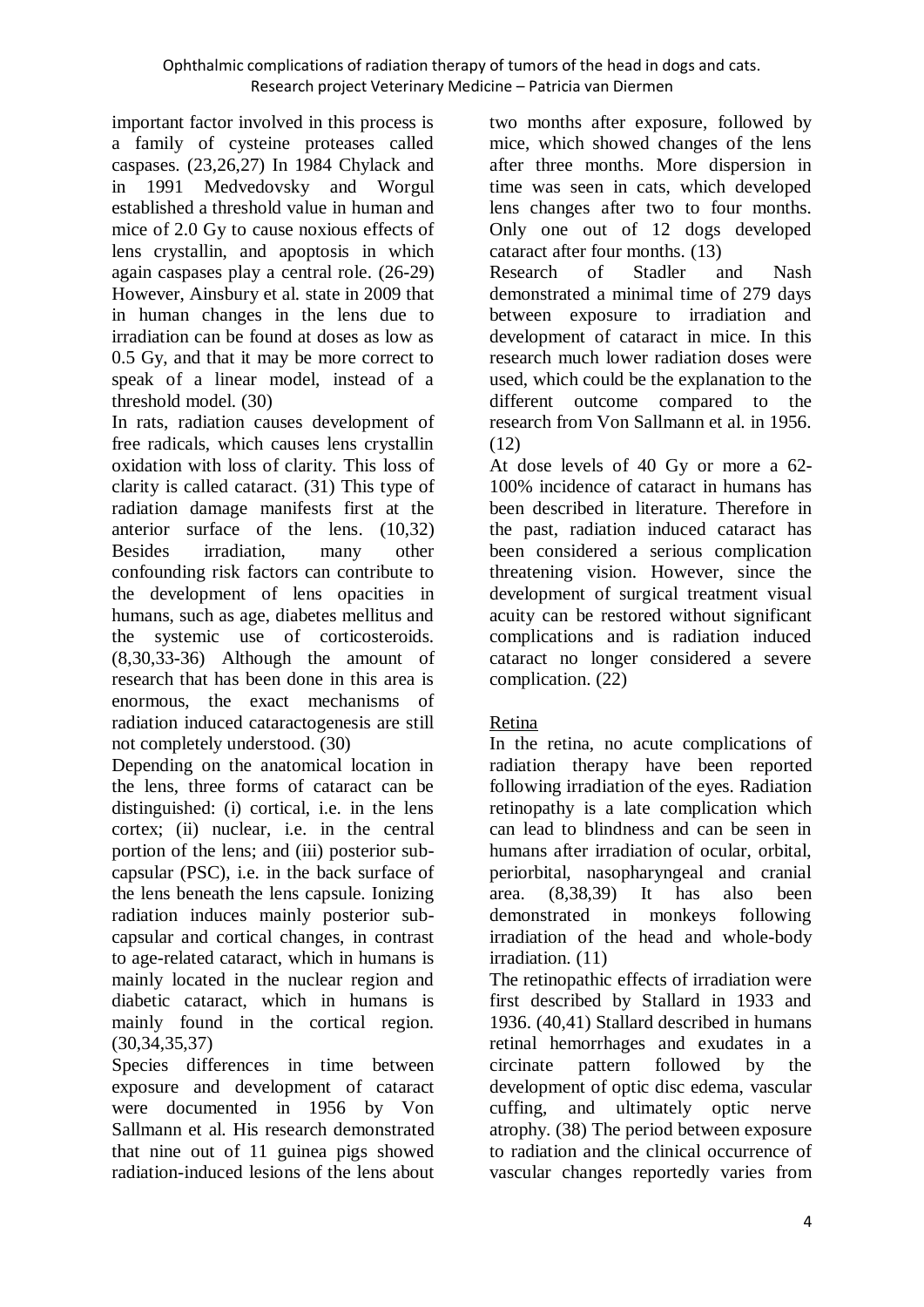three weeks to seven years, but is mostly seen after six months to three years. (8,38,42)

Research of Takeda et al (1999) showed an incidence of late retinal complications of 38.1% in human patients irradiated with 50 Gy or more. (22)

Radiation retinopathy is characterized by slowly progressive microangiopathic decompensation with focal loss of capillary endothelial cells and pericytes and manifests as microaneurysms, telangiectasia, hard exudates (lipid breakdown products that are left behind after localized edema resolves), cotton wool spots (accumulations of axoplasmic material within the nerve fiber layer), and neovascularization. These changes can also be found in patients with diabetes, hypertension, or leukemia. (8,22,39)

# Optic nerve

In the optic nerve, no acute complications of radiation therapy have been reported following irradiation of the eyes. Radiation induced optic neuropathy is a rare late complication, first described in 1961 by Forrest, and can lead to complete loss of vision in the affected eye. The latent period before the onset of optic neuropathy in humans ranges from 3 months to 8 years, but optic neuropathy is mostly seen at 18 months after radiation therapy. (8,43)

In summary, a variety of acute and late ophthalmic complications of irradiation of the head can be found.

This retrospective and prospective study will focus on ophthalmic complications of radiation therapy of tumors of the head in dogs and cats treated at the Utrecht University Clinic for Companion Animals. Findings will be compared with reported ophthalmic complications in veterinary literature. The focus of this research is to find an answer to the following questions:

Which ophthalmic complications of radiation therapy of tumors of the head in dogs and cats are described in literature?

- Which of the ophthalmic complications described in literature have been seen in dogs and cats treated with irradiation for tumors of the head at the University Clinic for Companion Animals in Utrecht, The Netherlands?
- Did ophthalmic complications occur in these patients that haven't been described in literature?
- Which preventive measures can be taken to reduce the chance of ophthalmic complications of radiation therapy of tumors of the head in dogs and cats, and are these measures applicable at the Utrecht University Clinic for Companion Animals?

The hypotheses for this study are the following:

- Late complications are less frequent in cats than in dogs due to their shorter survival following radiation therapy of tumors of the head.
- Dogs and cats that have received radiation therapy of the head don't show late complications until at least one year after therapy.
- When the eye is in the trajectory of radiation, it is not possible to use preventive measures like protective shields.

# **Material and methods**

Since April 2010 a radiation bunker with a linear accelerator has been available at the University Clinic for Companion Animals in Utrecht, The Netherlands.

The study consisted of a retrospective part and a prospective part.

For the retrospective part of the study, patient files of dogs and cats that received radiotherapy of the head at the Utrecht University Clinic for Companion Animals in The Netherlands between April 2010 and March 2014 were retrieved from the administration program Vetware. After obtaining the owner's informed consent, a questionnaire was performed by telephone and the patients that were still alive were invited for a full ophthalmological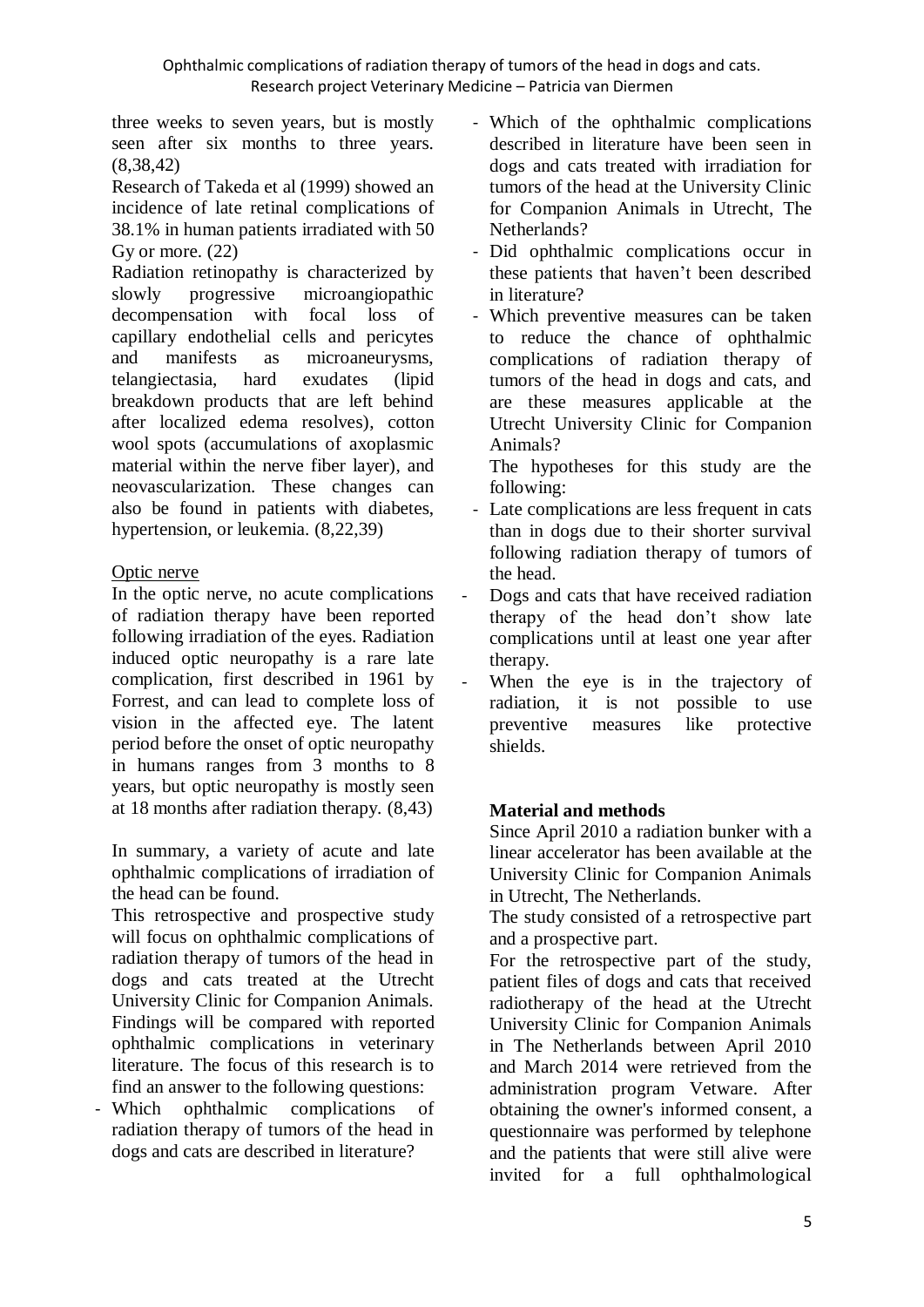examination. The aim of the retrospective study was to give an impression of the late ophthalmic complications found in the animals irradiated in this clinic.

For the prospective part of the study, patients which received radiation therapy between March and July 2014 and participated in this study (with the informed consent of their owners) were examined ophthalmologically before the course of radiation therapy, at the last day of the treatment course and at approximately three weeks after the last dose of irradiation.

The choice for these examination points are based on the periods Farrely and McEntee (2003) pointed out. They stated that the acute side effects can be first observed during radiation treatment, progress for the first seven to fourteen days after the end of radiation treatment, and may persist for four weeks. (44) Late side effects become visible months to years after the end of radiation therapy, at least in humans. (38,42) The aim of the prospective part of the study mainly was to give an impression of the acute ophthalmic complications found in the animals irradiated in this clinic.

#### **Procedure for radiation therapy in the head area**

In all patients a computed tomographic exam (CT scan) was performed. A dental print was used for precise and repeatable positioning. The dental print was placed in a custom-made frame which contained small lead pellets. These lead pellets

emerged as small dots on the image and were used as a base line from which the exact position of the tumor was calculated by a computer.

The margins of the tumor, brains and eyes were marked in the images of the CT scan. The trajectory of the radiation was added to the image, to visualize the tissues that would receive radiation. The computer calculated the exact dose of radiation for each tissue. This way the ideal trajectory of radiation was calculated.

During radiation therapy the patient was in ventral recumbency and the position of the head was secured with the earlier mentioned frame and dental print (Figure 1).

Protection of healthy tissues of the head was attempted by the use of MLC (Multi Leaf Collimator) for patients irradiated with photons, or cerrobend blocks for patients irradiated with electrons (Figure 2).

Protocols for anesthesia differed per animal, but preferably included dexmedetomidine because of the possibility to use an antagonist after the therapy session to reduce total anesthesia time.

**Fig 1.** (**a** and **b**) Dental print fixed on frame used for positioning. (**c**) Patient positioned using the dental print and frame. Notice the green laser lights, used for exact positioning.





**Fig 1.a Fig 1.b**



 **Fig 1.c**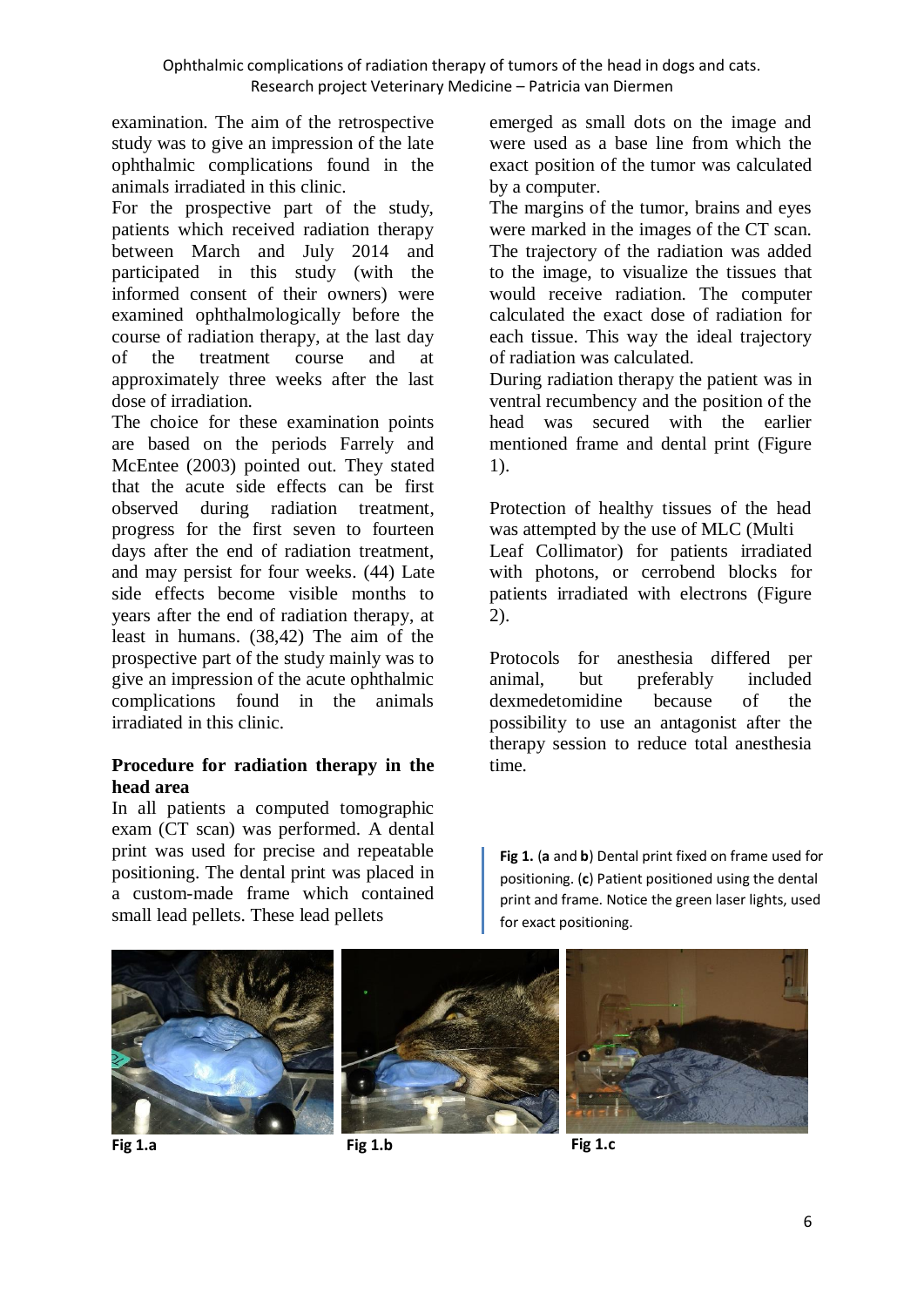

 shaping of the radiation beam. In this photograph the **Fig 2.** A multi-leaf collimator (MLC) assists in the MLC is removed from the head of the treatment delivery machine (a linear accelerator). Data from the 3D treatment plan is used to shape the radiation fields with the MLC. Source:

http://www.phoenix5.org/Infolink/Michalski/Part2.html, June 23th 2014.

# **Results Patients**

A total of fifteen patients (thirteen dogs and two cats) were included in the study. Their breeds, ages, tumor location, tumor type, minimum and maximum radiation dose to the eyes and total radiation dose are summarized in Table 1. All, except one, received photon irradiation. Only patient *D* received electron irradiation.

A questionnaire was taken from the owners or caretakers of all fifteen patients. Eight of these patients (seven dogs and one cat) were available for the clinical part of the study (four canine patients for the prospective, and two dogs and one cat for the retrospective study). One of these seven canine patients was euthanized during the course of radiation therapy and was therefore only examined prior to the first radiation fraction. The patient files of three of the seven remaining cases contained information on an ophthalmic examination. This information was included in the clinical part of this study. The files of three dogs and one cat did not contain any information on an ophthalmic examination and unfortunately these patients were not able to visit the clinic for



**Fig 3**. Hair loss and pigmentation of the skin around the eyes and on the bridge of the nose in a dog, two months after irradiation for a nasal carcinoma.

ophthalmic examination during the research period.

Table 2 shows a checkup timeline with all ophthalmic examination moments of the patients included in this study.

#### **Questionnaire**

A total of fifteen questionnaires were completed. The questionnaire consisted of a list of symptoms that can be noticed by the owner of patients with ocular problems. Also a list of diseases and medications which can influence the ocular symptoms was added to the questionnaire.

Only the most notable findings will be discussed here. The complete table with the examined variables can be found in appendixes 1.1 and 1.2.

Epiphora was noted in two out of fifteen patients (13%) prior to radiation treatment (patient *F* and *O*). Patient *F* showed epiphora in both eyes, patient *O* only in the left eye. Epiphora during the therapy course was reported by four out of fifteen owners (27%, patients *F, H, I* and *O*), in patient *O* still only the left eye was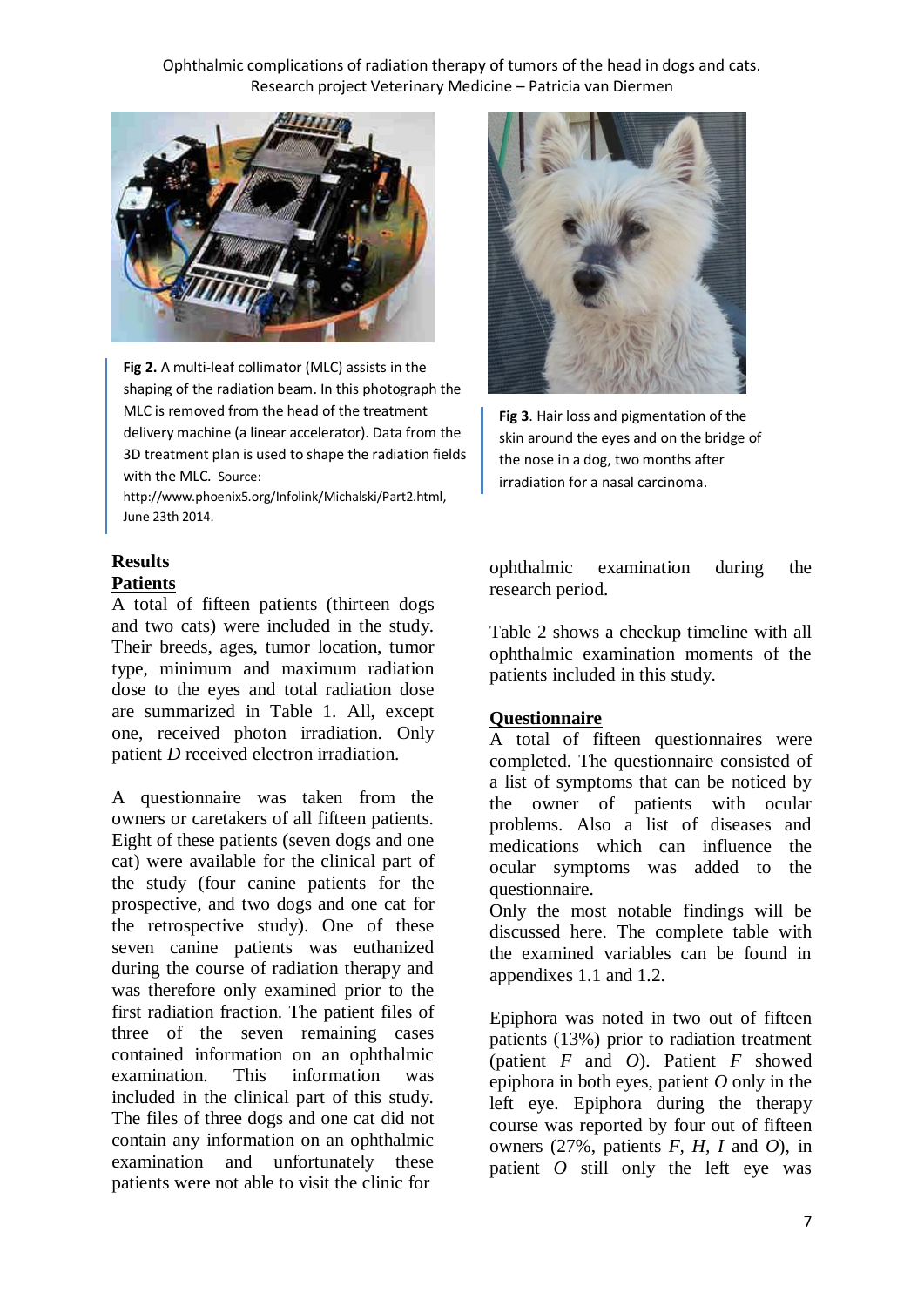affected, while in the other three patients both eyes were affected.

Four owners reported hair loss around the eyes during treatment (27%, patients *A, C, I and J*), which only persisted after the treatment course in patient *I* (Figures 3 and 4).

Only the owner of patient *D* (7%) reported palpebral erythema of the right eye during treatment. This did not persist after treatment.

One of the owners (patient *C*) reported bilateral conjunctival hyperemia prior to radiation treatment. However, three out of fifteen owners (20%, patients *B, E* and *I*) reported this during treatment. In only one patient (patient *I*) the hyperemia of the conjunctivae persisted in both eyes for three months after the treatment course.

Turbidity of the lens was noted in two patients before, during and after treatment (patient *A* and *L*). No changes in severity were reported.

Two owners reported loss of vision. Patient *M* lost vision in the left eye a few weeks after radiation treatment. The owner did not consult a veterinarian for this problem, so the cause was not identified. The second owner reported loss of vision in both eyes in patient *I* 15 weeks after irradiation. The cause of loss of vision in this dog was retinopathy.

None of the owners reported entropion, hyphema, mydriasis, hypermetric gate or anxiety.

Five owners visited a veterinarian prior to radiation treatment because of ocular problems, three of them visited the veterinarian after radiation again with ocular problems. A fourth patient was presented to a veterinarian with ocular problems after radiation therapy. Reasons for consulting the veterinarian prior to radiation therapy were mild corneal injury due to a foreign body  $(n=1/5)$ , conjunctivitis  $(n=1/5)$ , protrusion of the nictitating membrane (n=1/5), ectropion



**Fig 4**. Hair loss, swelling, erythema and ulceration of the skin around the eyes in a dog, three weeks after irradiation for a nasal tumor.

 $(n=1/5)$ , and keratoconjunctivitis sicca  $(n=1/5)$ .

Reasons for consulting the veterinarian after irradiation were bilateral conjunctivitis  $(n=1/4)$ , loss of vision (n=1/4), keratoconjunctivitis sicca (n=3/4), and blepharitis  $(n=1/4)$ .

Concurrent health issues, unrelated to the cranial neoplasia or the radiation therapy, were reported by the owners of four patients: One patient was diagnosed with otitis media in the past, but no clinical signs were present in the research period.

Two owners reported their dogs as being intolerant to certain components in food. The ophthalmic clinical signs found in these patients during the study period were not attributed to the food intolerance, because both dogs were successfully managed with a hypoallergenic diet and no clinical signs of intolerance or allergy were seen in these patients.

Lupus erythematosus was diagnosed in one patient. No signs of uveitis were found in this patient. Only some crusts (dried exudate) at the medial canthus of both eyes were present.

None of the patients showed clinical signs which could be related to the medication they received.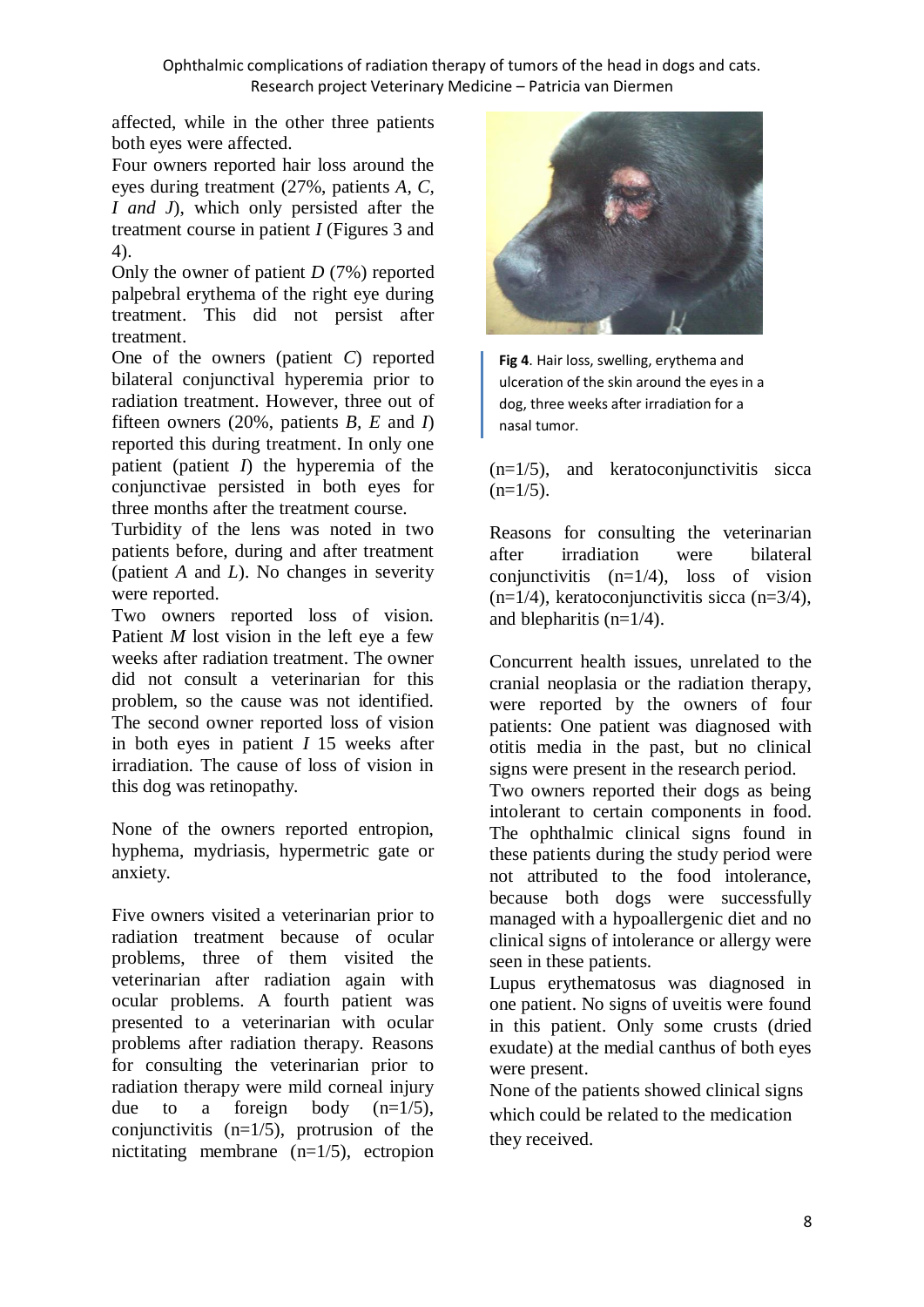| <b>Patient</b> | <b>Breed</b>                          | Age<br>(years)  | <b>Tumor location</b>                                  | <b>Tumor type</b>                   | <b>Minimum and</b><br>maximum<br>radiation dose<br>OD (cGy) | <b>Minimum and</b><br>maximum<br>radiation dose<br>OS (cGy) | <b>Total</b><br>radiation dose<br>(cGy) |
|----------------|---------------------------------------|-----------------|--------------------------------------------------------|-------------------------------------|-------------------------------------------------------------|-------------------------------------------------------------|-----------------------------------------|
| <b>Dogs</b>    |                                       |                 |                                                        |                                     |                                                             |                                                             |                                         |
| A              | <b>Mixed</b>                          | 15              | Nasal cavity (right)                                   | Sarcoma                             | $125 - 3775$                                                | $162 - 2327$                                                | 4800                                    |
| B              | Labrador<br>retriever                 | 8               | Nasal cavity (left)                                    | Carcinoma                           | $2246 - 2624$                                               | $1500 - 4642$                                               | 4800                                    |
| C              | <b>Saluki</b>                         | 10              | Nasal cavity (right)                                   | Adenocarcinoma                      | $2070 - 4680$                                               | $1965 - 4030$                                               | 5120                                    |
| D              | <b>Beagle</b>                         | 8               | Nasal cavity (right)                                   | Mastocytoma                         | $\mathbf{R}_{-}$                                            | $\mathbf{R}^*$                                              | 2000                                    |
| E              | Weimaraner                            | 11              | Nasal cavity (bilateral,<br>suspect brain involvement) |                                     | $2000 - 4300$                                               | $2000 - 4300$                                               | 4800                                    |
| F.             | Norwegian<br>elkhound                 | 8               | Nasal cavity (left)                                    | Chondrosarcoma                      | $2459 - 4000$                                               | $2459 - 5000$                                               | 5440                                    |
| G              | <b>Mixed</b>                          | 11              | <b>Brain</b>                                           |                                     | $12 - 100$                                                  | $12 - 100$                                                  | <b>Discontinued</b>                     |
| H.             | <b>Mixed</b>                          | $6+$            | Nasal cavity (left)                                    |                                     | $-**$                                                       | $-**$                                                       | 4800                                    |
|                | Chow chow                             | 10 <sup>†</sup> | Nasal cavity (left)                                    | Adenocarcinoma                      | $-**$                                                       | $-**$                                                       | 3600                                    |
| J              | <b>West Highland</b><br>White terrier | 11              | Nasal cavity (left)                                    | Carcinoma                           | $720 - 2479$                                                | $913 - 4100$                                                | 4800                                    |
| К              | Golden retriever                      | 7 <sup>†</sup>  | <b>Brain</b>                                           | Meningioma                          | $335 - 2579$                                                | $335 - 3025$                                                | 4800                                    |
|                | <b>Border collie</b>                  | 10              | Nasal cavity (left)                                    | Adenocarcinoma                      | $550 - 848$                                                 | $550 - 1163$                                                | 4800                                    |
| M              | Labrador<br>retriever                 | $9+$            | Processus coronoideus<br>mandibula (left)              | Multilobular<br>osteochondrosarcoma | $0 - 0$                                                     | $72 - 3307$                                                 | 4000                                    |
| <b>Cats</b>    |                                       |                 |                                                        |                                     |                                                             |                                                             |                                         |
| N              | <b>Mixed</b>                          | 15              | Nasal cavity (medial,<br>suspect brain involvement)    | Adenocarcinoma                      | $414 - 4712$                                                | $414 - 3260$                                                | 4800                                    |
| $\mathsf{O}$   | European<br>shorthair                 | 6               | Nasal cavity (left)                                    | Osteosarcoma                        | $1900 - 3885$                                               | $1900 - 5543$                                               | 5120                                    |

#### **Table 1. Summary patients**

\* This patient was irradiated with electrons, therefore no exact dose could be calculated.

\*\* Due to a system crash of the computers at the Oncology section, exact radiation data of patients irradiated before January 2013 were lost.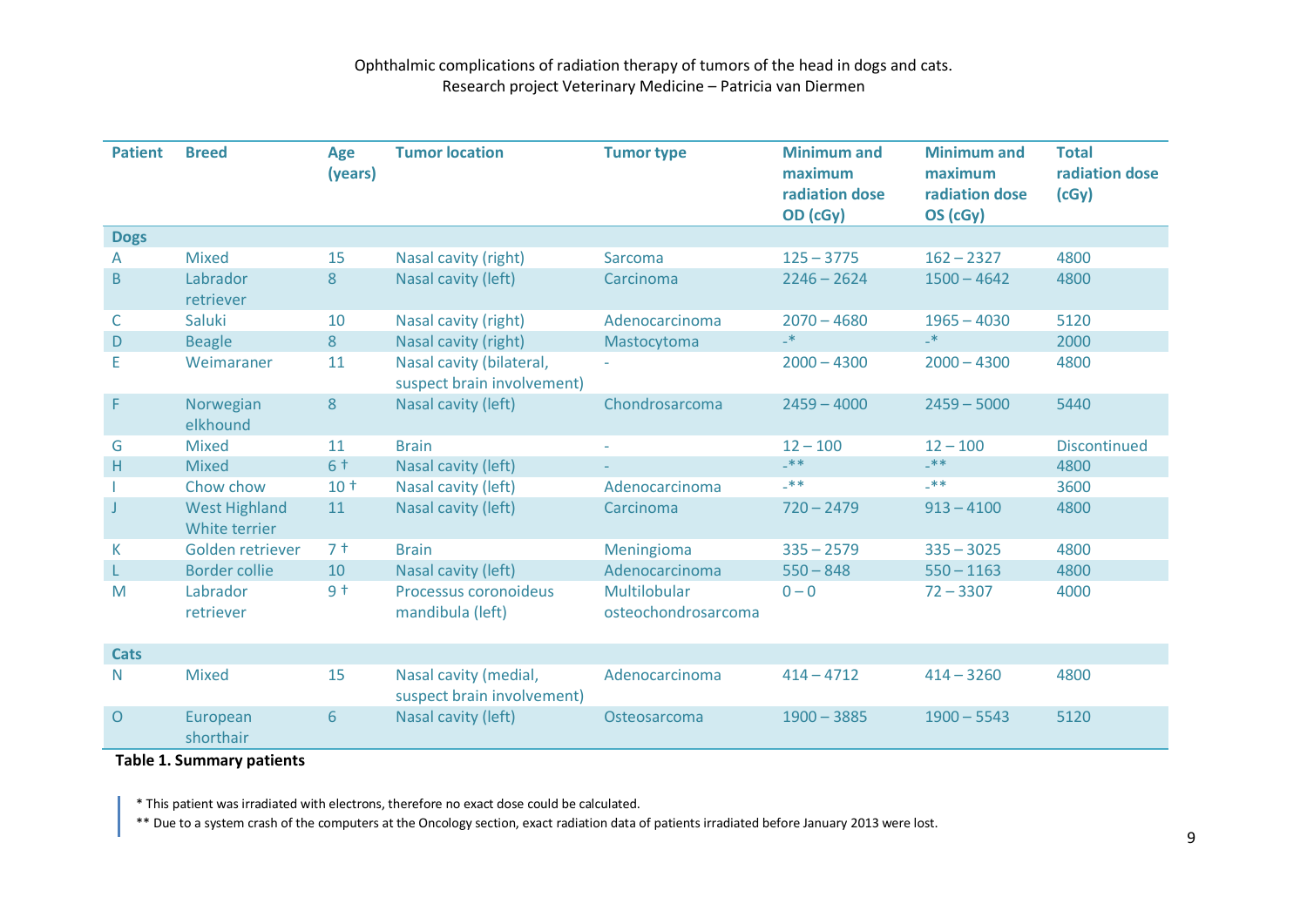#### **Ophthalmic examination**

The complete table with the examined variables can be found in appendix 2.

# Pre-therapy examination

A total of three patients (patient *D*, *F* and *G*) were examined ophthalmologically before the start of the course of radiation treatment. All three patients had normal tear production as assessed with the Schirmer Tear Test, ranging from 15 to 19 mm measured in one minute (reference range for dogs: 13-25 mm in one minute, and for cats: 10-20 mm in one minute).

The intraocular pressure (IOP), as measured with a rebound tonometer (TonoVet® , Icare, Helsinki, Finland), was also within normal limits, with values ranging from 15 to 20 mmHg (reference range: 15-25 mmHg). None of the patients bumped into any of the obstacles during the obstacle test in light and in dark, neither before nor after administration of tropicamide eye drops (Tropicamide Minims 0.5%, Bausch & Lomb, Kingstonupon-Thames, UK). Patient *D* had bilateral distichiasis, which was more prominent in the left eye. Two patients (*D* and *F*) had tear stains. Patient *D* had a tear stain only in the right eye, and patient  $F$  in both eyes with a crusty appearance (this patient was suffering lupus erythematosus, which could also be the cause of the crusts).

Corneal edema was seen in both eyes of one patient (*F*) prior to radiation treatment. One patient (*D*) showed mild atrophy of the iris.

Cataract was present in both eyes in patients *F* and *G*.

Focal hyperreflectivity of the tapetal area was seen in the left eye of patient *F*.

#### First post-therapy examination

The first post-therapy examination took place at the last day of the treatment course or one day later and was performed in six dogs (patient *A, C, E, F, H* and *J*).

Tear production was measured in only two (E and *F*) out of these six patients and was 16 mm/min (OD) and 15 mm/min (OS) in one patient (*E*) and 23 mm/min (OD) and 22 mm/min (OS) in the other patient (*F*). The patient with 23 and 22 mm/min showed epiphora and the conjunctiva was hyperemic and swollen in both eyes.

Also the IOP (OD and OS, respectively) was only measured in these two patients and results were 16 and 14 mmHg in patient *E*, and 12 and 12 mmHg in patient *F*.

Five patients underwent a full ophthalmic examination and of the sixth patient (*J*) only an incomplete examination form was found in the patient file in Vetware.

None of the five patients bumped into any of the obstacles during the obstacle test in light and in dark, neither before nor after administration of tropicamide eye drops.

Patient *J* showed blepharospasm and purulent discharge in both eyes. The conjunctiva of both eyes was markedly hyperemic.

Epiphora and tear stains were seen in three of six patients (*F, H* and *J*). In patient *H* only the left eye was affected, which in this dog was also the side of the tumor. The other two patients had both eyes affected, with patient *J* having purulent discharge and patient *F* having severe serous discharge.

One patient (*J*) had bilaterally swollen eyelids. It is not known whether these abnormalities were present in this patient prior to irradiation.

Three out of six patients (*E*, *F* and *J*) showed hyperemia and swelling of the palpebral conjunctiva in both eyes. Only patient *E* showed bilateral hyperemia of the nictitating membrane as well.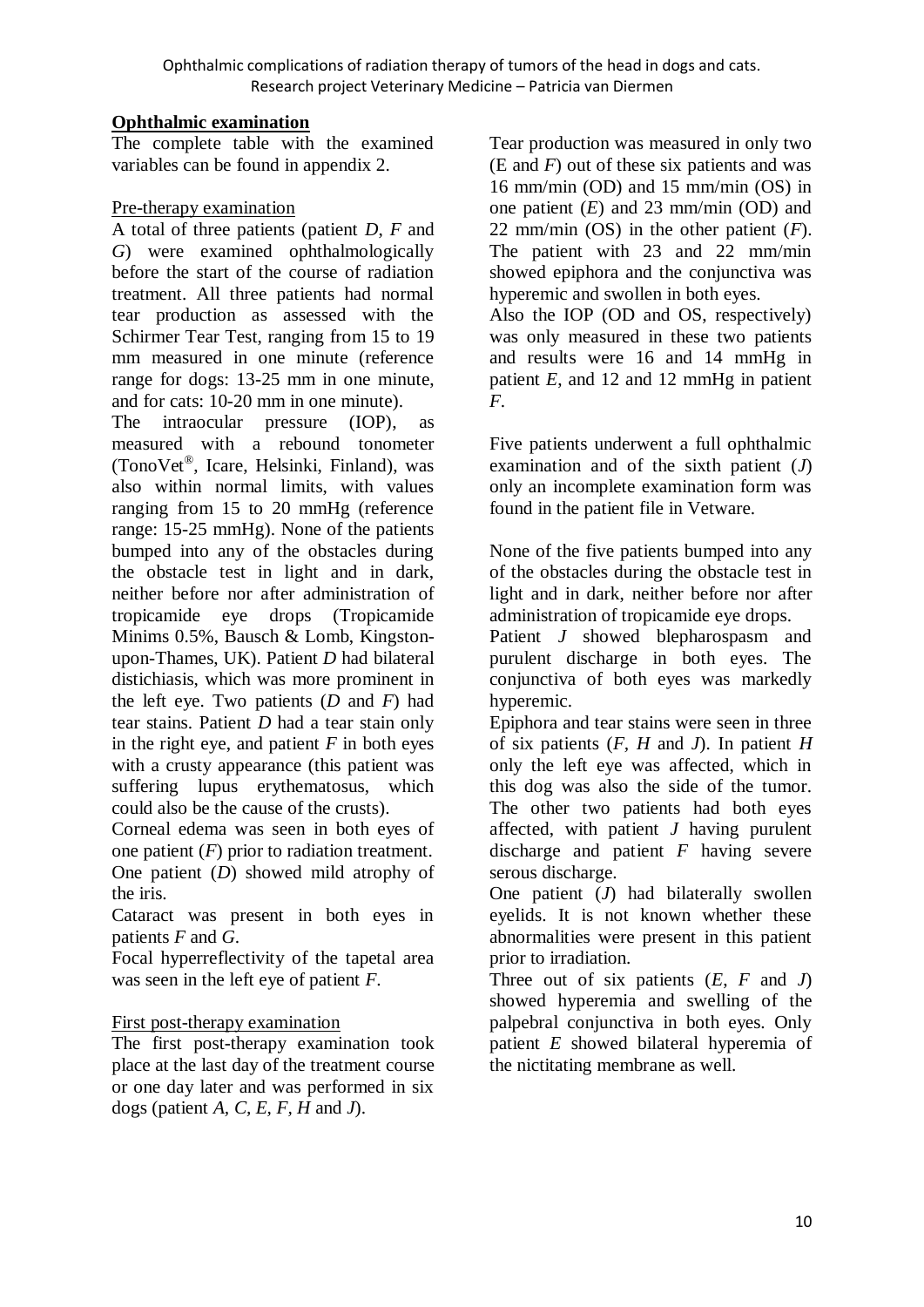#### **Table 2. Checkup timeline**

*Ophthalmic examination moments per patient. Green: ophthalmic examination. Red: no ophthalmic examination in patient administration and not available for ophthalmic examination during the research period.*

|                            |             |              |                     |                     |            |                    |          |        |        |        |        |        |        | jor operation the examination daring the research periodi |               |         |          |          |          |          |          |          |                      |          |          |          |          |          |          |          |          |          |          |          |          |          |          |          |          |          |          |                      |          |          |          |          |          |          |          |          |          |          |       |
|----------------------------|-------------|--------------|---------------------|---------------------|------------|--------------------|----------|--------|--------|--------|--------|--------|--------|-----------------------------------------------------------|---------------|---------|----------|----------|----------|----------|----------|----------|----------------------|----------|----------|----------|----------|----------|----------|----------|----------|----------|----------|----------|----------|----------|----------|----------|----------|----------|----------|----------------------|----------|----------|----------|----------|----------|----------|----------|----------|----------|----------|-------|
| Patient                    | Pre-therapy | Post-therapy | days after last     | radiation           | fraction)  |                    |          |        |        |        |        |        |        |                                                           |               |         |          |          |          |          |          |          |                      |          |          |          |          |          |          |          |          |          |          |          |          |          |          |          |          |          |          |                      |          |          |          |          |          |          |          |          |          |          |       |
|                            |             |              | Acute complications |                     |            |                    |          |        |        |        |        |        |        | Late complications                                        |               |         |          |          |          |          |          |          |                      |          |          |          |          |          |          |          |          |          |          |          |          |          |          |          |          |          |          |                      |          |          |          |          |          |          |          |          |          |          |       |
|                            |             | $D0-6$       | $D7-13$             | D <sub>14</sub> -20 | $D21 - 27$ | D <sub>28-34</sub> | $D35-41$ | D42-48 | D49-55 | D56-62 | D63-69 | D70-76 | D77-83 | 084-90                                                    | <b>16-160</b> | D98-104 | D105-111 | D112-118 | D119-125 | D126-132 | D133-139 | D140-146 | D <sub>147-153</sub> | D154-160 | D161-167 | D168-174 | D175-181 | D182-188 | D189-195 | D196-202 | D203-209 | D210-216 | D217-223 | D224-230 | D231-237 | D238-244 | D245-251 | D252-258 | D259-265 | D266-272 | D273-279 | D280-286<br>0287-293 | D294-300 | D301-307 | D308-314 | D315-321 | D322-328 | D329-335 | D336-342 | D343-349 | D350-356 | D357-364 | D365- |
| Α                          |             |              |                     |                     |            |                    |          |        |        |        |        |        |        |                                                           |               |         |          |          |          |          |          |          |                      |          |          |          |          |          |          |          |          |          |          |          |          |          |          |          |          |          |          |                      |          |          |          |          |          |          |          |          |          |          |       |
| B                          |             |              |                     |                     |            |                    |          |        |        |        |        |        |        |                                                           |               |         |          |          |          |          |          |          |                      |          |          |          |          |          |          |          |          |          |          |          |          |          |          |          |          |          |          |                      |          |          |          |          |          |          |          |          |          |          |       |
| $\mathsf C$                |             |              |                     |                     |            |                    |          |        |        |        |        |        |        |                                                           |               |         |          |          |          |          |          |          |                      |          |          |          |          |          |          |          |          |          |          |          |          |          |          |          |          |          |          |                      |          |          |          |          |          |          |          |          |          |          |       |
| D                          |             |              |                     |                     |            |                    |          |        |        |        |        |        |        |                                                           |               |         |          |          |          |          |          |          |                      |          |          |          |          |          |          |          |          |          |          |          |          |          |          |          |          |          |          |                      |          |          |          |          |          |          |          |          |          |          |       |
| E                          |             |              |                     |                     |            |                    |          |        |        |        |        |        |        |                                                           |               |         |          |          |          |          |          |          |                      |          |          |          |          |          |          |          |          |          |          |          |          |          |          |          |          |          |          |                      |          |          |          |          |          |          |          |          |          |          |       |
| F                          |             |              |                     |                     |            |                    |          |        |        |        |        |        |        |                                                           |               |         |          |          |          |          |          |          |                      |          |          |          |          |          |          |          |          |          |          |          |          |          |          |          |          |          |          |                      |          |          |          |          |          |          |          |          |          |          |       |
| G                          |             |              |                     |                     |            |                    |          |        |        |        |        |        |        |                                                           |               |         |          |          |          |          |          |          |                      |          |          |          |          |          |          |          |          |          |          |          |          |          |          |          |          |          |          |                      |          |          |          |          |          |          |          |          |          |          |       |
| H                          |             |              |                     |                     |            |                    |          |        |        |        |        |        |        |                                                           |               |         |          |          |          |          |          |          |                      |          |          |          |          |          |          |          |          |          |          |          |          |          |          |          |          |          |          |                      |          |          |          |          |          |          |          |          |          |          |       |
|                            |             |              |                     |                     |            |                    |          |        |        |        |        |        |        |                                                           |               |         |          |          |          |          |          |          |                      |          |          |          |          |          |          |          |          |          |          |          |          |          |          |          |          |          |          |                      |          |          |          |          |          |          |          |          |          |          |       |
| J                          |             |              |                     |                     |            |                    |          |        |        |        |        |        |        |                                                           |               |         |          |          |          |          |          |          |                      |          |          |          |          |          |          |          |          |          |          |          |          |          |          |          |          |          |          |                      |          |          |          |          |          |          |          |          |          |          |       |
| $\overline{\mathbf{K}}$    |             |              |                     |                     |            |                    |          |        |        |        |        |        |        |                                                           |               |         |          |          |          |          |          |          |                      |          |          |          |          |          |          |          |          |          |          |          |          |          |          |          |          |          |          |                      |          |          |          |          |          |          |          |          |          |          |       |
| L                          |             |              |                     |                     |            |                    |          |        |        |        |        |        |        |                                                           |               |         |          |          |          |          |          |          |                      |          |          |          |          |          |          |          |          |          |          |          |          |          |          |          |          |          |          |                      |          |          |          |          |          |          |          |          |          |          |       |
| M                          |             |              |                     |                     |            |                    |          |        |        |        |        |        |        |                                                           |               |         |          |          |          |          |          |          |                      |          |          |          |          |          |          |          |          |          |          |          |          |          |          |          |          |          |          |                      |          |          |          |          |          |          |          |          |          |          |       |
| N                          |             |              |                     |                     |            |                    |          |        |        |        |        |        |        |                                                           |               |         |          |          |          |          |          |          |                      |          |          |          |          |          |          |          |          |          |          |          |          |          |          |          |          |          |          |                      |          |          |          |          |          |          |          |          |          |          |       |
| $1\,$                      |             |              |                     |                     |            |                    |          |        |        |        |        |        |        |                                                           |               |         |          |          |          |          |          |          |                      |          |          |          |          |          |          |          |          |          |          |          |          |          |          |          |          |          |          |                      |          |          |          |          |          |          |          |          |          |          |       |
| $\mathbf O$<br>$\mathbf 1$ |             |              |                     |                     |            |                    |          |        |        |        |        |        |        |                                                           |               |         |          |          |          |          |          |          |                      |          |          |          |          |          |          |          |          |          |          |          |          |          |          |          |          |          |          |                      |          |          |          |          |          |          |          |          |          |          |       |
| $1$ cat                    |             |              |                     |                     |            |                    |          |        |        |        |        |        |        |                                                           |               |         |          |          |          |          |          |          |                      |          |          |          |          |          |          |          |          |          |          |          |          |          |          |          |          |          |          |                      |          |          |          |          |          |          |          |          |          |          |       |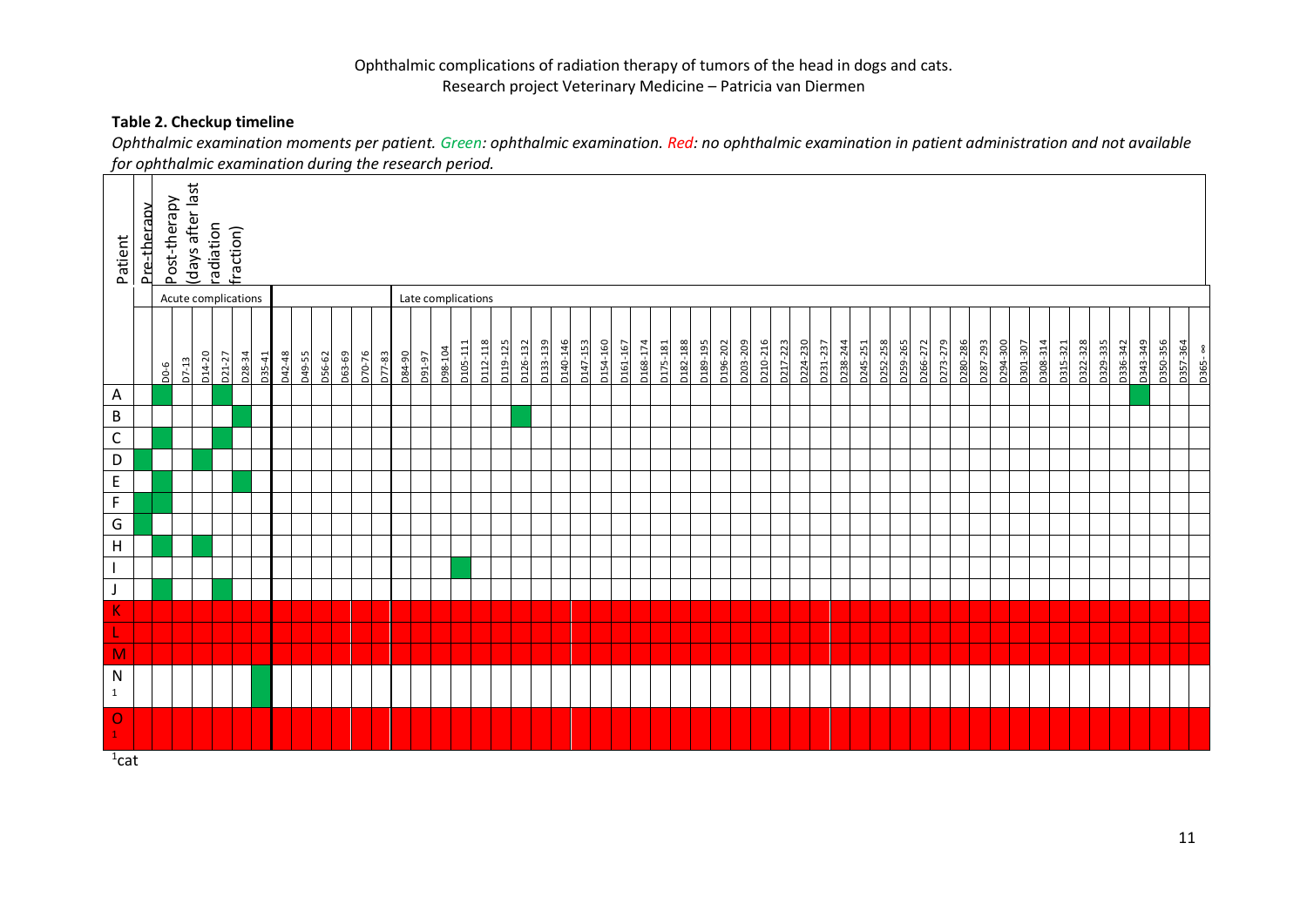#### Second post-therapy examination

The second post-therapy check took place at two to four weeks after the last day of treatment. In this period the acute complications should be maximally visible and the largest group, eight patients (patient *A-E, H, J* and *N*), was seen during this check.

Tear production was measured in seven of eight patients (*A-E, J* and *N*) and ranged from 6 to 20 mm/min. The tear production had not been measured before in the patient with the lowest tear production (6 and 12 mm/min for OD and OS respectively), so the onset of low tear production as related to radiation therapy and the progression remain unresolved. The IOP was measured in only four

patients and ranged from 9 to 15 mmHg.

None of the patients bumped into any of the obstacles during the obstacle test in light and in dark, neither before nor after administration of tropicamide eye drops.

Changes in the orbital bones were seen in only one patient on the left side of the head, blocking drainage of tears and causing epiphora on the left side, which was also the side of the tumor (patient *H*). Severe epiphora of the left eye was also seen in patient *N* and moderate epiphora was seen in both eyes in three more patients (*A, E* and *J*).

Patient *D* had bilateral distichiasis, with the left eye more severely affected (same patient as described in pre-treatment examination).

Abnormalities of the eyelids and lid margins were seen in both eyes in two patients (patient *C* and *J*), with patient *J* having a severely affected left eye. The patient with the severely affected left eye had only moderately swollen eyelids in the previous post-treatment check, so some progression had occurred in just three weeks. The other patient showed bilateral irregularities, some depigmentation and moderate swelling of the lid margins.

Patients *C* and *D* showed hyperemia, swelling and follicles of the conjunctiva in both eyes, and in patients *H* and *J* only the left eye was affected, with in patient *H* conjunctival erythema and swelling and involvement of the nictitating membrane, and in patient *J* only conjunctival erythema. Both patient *H* and *J* were irradiated on their left side. Patient *A*  showed conjunctival hyperpigmentation and swelling. In patient *E* some follicles and mild swelling had been seen. Patient *N* showed only mildly swollen conjunctiva. That makes seven out of eight patients (88%) with inflammatory changes of the mucous membranes of the eyes.

Mild exophthalmus was seen in the right eye of patient *E*. This abnormality was not noted on the previous examination form, but the patient was difficult to examine due to uncooperative behavior. According to the owner, the exophthalmus had decreased during radiation treatment, so it should have been present before treatment.

Patient *J* showed episcleral vascular injection in the left eye, but this patient had not been examined before, so progression in time could not be evaluated. This patient also showed a scattered reflection image of the cornea in both eyes. Five out of eight patients showed mild corneal edema, in patient *B* only the left eye was affected, in patient *C* only the right eye and in three patients (*A, D* and *N*) both eyes were affected. Patients *B* and *C*  showed corneal edema ipsilateral to the irradiated side.

In two patients (*A* and *D*) atrophy of the iris was present in both eyes. One of these patients (*A*) had several persistent pupillary membranes.

Cataract was seen in only the right eye of patient *C*, which was also the irradiated side.

Patient *C* also showed vitreal liquifaction in both eyes, which had not been noted three weeks earlier.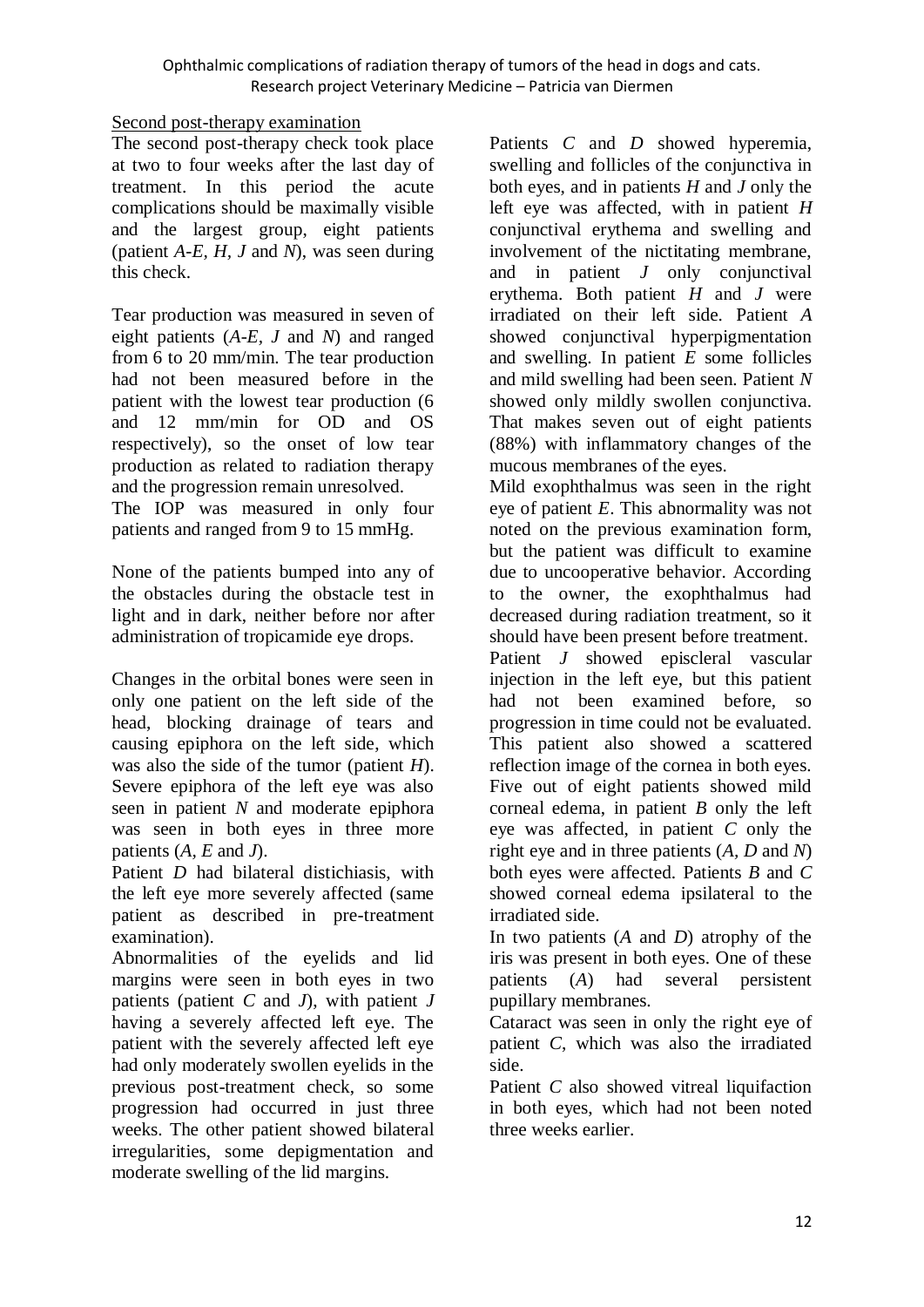#### Third post-therapy examination

Only three patients (*A, B* and *I*) were seen at a third post-therapy check. Patients *A*  and *B* were invited for a check in relation to this research (344 and 127 days after treatment), and patient *I* came 105 days after the last radiation treatment for clinical signs of keratoconjunctivitis sicca and loss of vision.

Patient *A* came to the clinic almost a year after the last radiation fraction. Three weeks after radiation treatment (second post-therapy examination) this patient had a tear production of 6 and 12 mm/min. The first six weeks after diagnosis of KCS, the owners had treated the patient with cyclosporine A 0.2% eye ointment (Optimmune canis, MSD Animal Health, Boxmeer, The Netherlands) twice daily on both eyes, and for a short period with chloramphenicol eye ointment (CAF, CEVA Sante Animale B.V., Naaldwijk, The Netherlands) thrice daily on both eyes. No treatment was given during the rest of the year. At the third post-therapy examination, twelve weeks after the second post-therapy examination, the tear production had increased to 14 and 19 mm/min for OD and OS respectively.

The IOP was 14 and 11 mmHg for OD and OS respectively. No prior measurements had been performed. Entropion and trichiasis were present in the left eye. Epiphora and corneal edema were found in both eyes. In both eyes hyperpigmentation of the conjunctiva was seen. The iris of both eyes showed mild atrophy and darker non-elevated spots. Cataract had developed in both eyes in the twelve weeks since the previous ophthalmic examination. Both eyes showed petechia in the retina, which had not been present at prior ophthalmic examinations.

Patient *B* came 127 days after treatment. The tear production was 16 and 18 mm/min for OD and OS respectively, compared to 18 and 20 mm/min four weeks after the last therapy session. The

IOP was 14 and 16 mmHg, compared to 9 and 14 mmHg at the previous checkup. Many follicles were present in the conjunctiva of both eyes. The corneal edema seen during the previous examination had completely disappeared. No other abnormalities were found in this patient.

Patient *I* was irradiated for an adenocarcinoma in the left nasal cavity, and came 105 days after the last radiation treatment for clinical signs of keratoconjunctivitis sicca and loss of vision. This patient had not been examined ophthalmologically before, so no comparison could be made with previous clinical presentation. The appointment at the clinic was made at the owners' own initiative, which makes it plausible that these clinical signs had not been visible or noticed before. Tear production was 15 and 5 mm/min for OD and OS, respectively. The IOP was not measured. During the obstacle test prior to administration of tropicamide drops it was very clear that the patient did not see the obstacles, neither in bright nor in dim light. After administration of tropicamide drops in the eyes, the results of the obstacle test were not different from prior to administration. Epiphora was present in both eyes, with the left eye more severely affected than the right eye. Both eyes showed hyperemia and swelling of the conjunctiva including the nictitating membrane. Corneal edema was present in both eyes, with again the left eye more severely affected. Both eyes showed complete absence of both the direct and the indirect pupillary light reflexes. Severe retinal hemorrhages were present in the left eye and a complete retinal detachment in the right eye.

None of the following abnormalities were found during the complete research period: abnormalities in size of the mandibular lymph nodes and muscles of mastication; ectopic cilia; abnormal palpebral reflexes;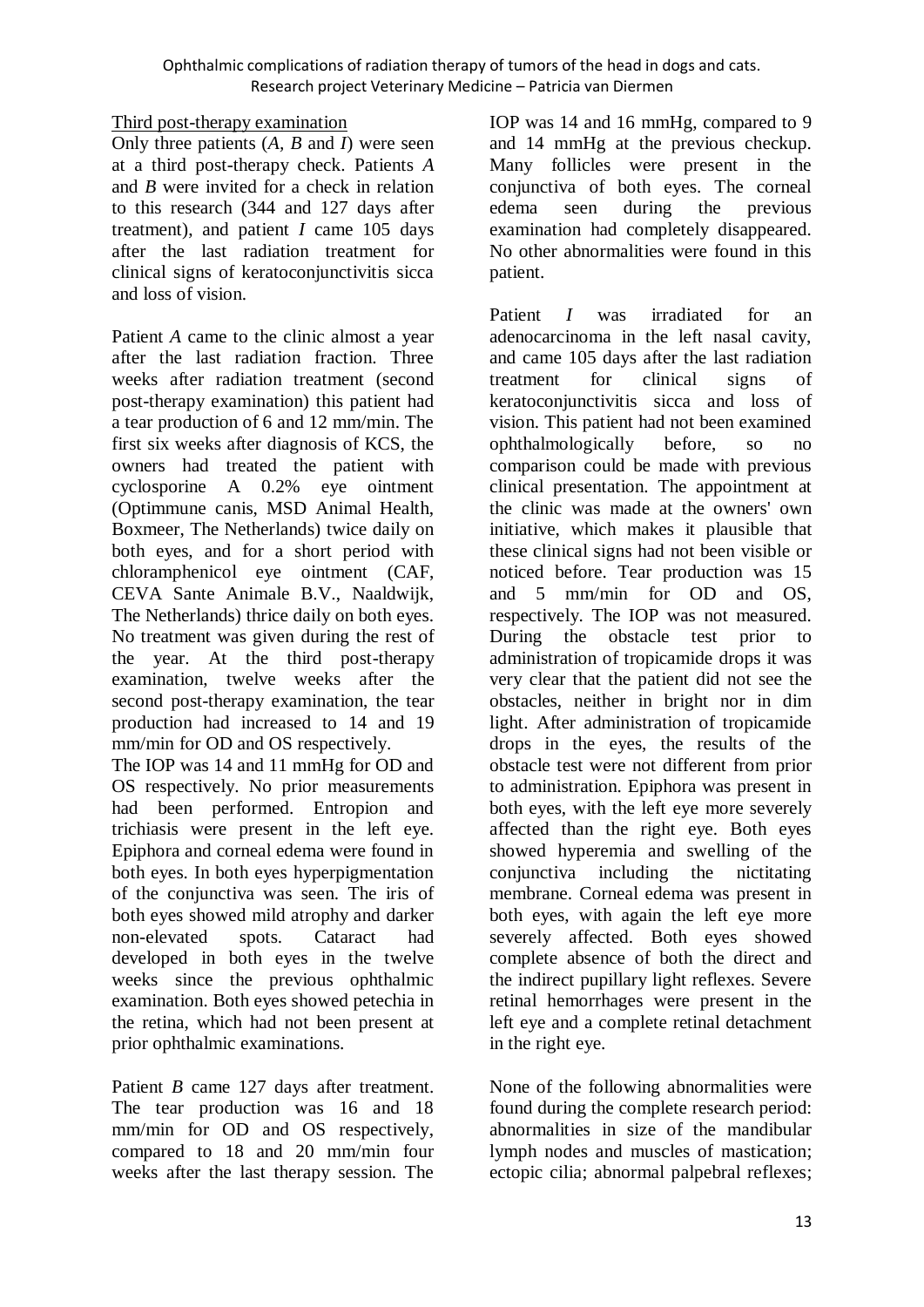ectropion; strabismus; enophthalmos; changes in retropulsion of the globe; microphthalmos: phthisis bulbi: buphthalmos; abnormal color of the sclera; positive fluorescein stain; abnormal shape or depth of the anterior chamber; turbidity of the anterior chamber; abnormal shape of the pupil; irregular surface or increased thickness of the iris; colobomata of the iris; abnormal size, shape or position of the lens; asteroid hyalosis; vitreal strands; abnormal color, shape, border or prominence of the optic nerve head; atrophy of the retinal vasculature; hyporeflective tapetal area.

# **Discussion**

In the underlying study, both acute and late complications of radiation therapy of tumors of the head in dogs and cats were found.

In the ophthalmic examination directly after the therapy course, only some acute reactions were seen. The acute reactions mainly consisted of hyperemia of the conjunctiva and epiphora. Some progression was noted at the second posttherapy checkup, two to four weeks after the first post-therapy checkup. Five out of eight patients showed corneal edema, epiphora and conjunctival hyperemia. One patient showed moderately swollen eyelids in the first post-treatment check, and one severely swollen eyelid in the second posttreatment check. One patient with no vitreal liquefaction in the first posttreatment check, had developed moderate vitreal liquefaction by the second check. Acute reactions were mostly seen in both

eyes, but more severely at the irradiated side.

The three patients which were seen months after the treatment course showed several late complications. Two of these three patients were diagnosed with keratoconjunctivitis sicca. An additional third patient was diagnosed with

keratoconjunctivitis sicca at the second post-treatment examination, but this patient wasn't seen for a third checkup. One patient was diagnosed with keratoconjunctivitis sicca prior to radiation therapy (at four years of age). This latter patient was a West Highland White terrier, a breed known to be predisposed for developing keratoconjunctivitis sicca.

One patient completely lost vision and showed retinal abnormalities in both eyes, with retinal hemorrhages in the left eye and a complete retinal detachment in the right eye. One of the other patients also showed retinal hemorrhages. One different patient showed only mild changes with some conjunctival follicles in both eyes and no retinal changes in both eyes.

Cataract was seen in some patients, but did not show any progression.

No relation between irradiated side and occurrence and severity of late complications could be made, due to the low number of patients.

Keratoconjunctivitis sicca may result from general anesthesia. Research in rats has demonstrated that keratoconjunctivitis sicca can develop following exposure to one single anesthetic dose of xylazine and ketamine. A combination of pentobarbital and ketamine does not cause significant effect on the eye. (45) The use of the alpha-2 adrenoreceptor agonist xylazine has nowadays been largely superseded by (dex)medetomidine. Keratoconjunctivitis sicca due to repeated administration of dexmedetomidine is not mentioned in the medication information leaflet, but a significant decrease in tear production following sedation using medetomidine has been reported in dogs, with a duration of up to 15 minutes postreversal or up to 2 hours postanaesthesia (46,47). At the Utrecht University Clinic for Companion Animals dexmedetomidine is the anesthetic of first choice for sedation of patients without circulatory disease because of the possibility to use an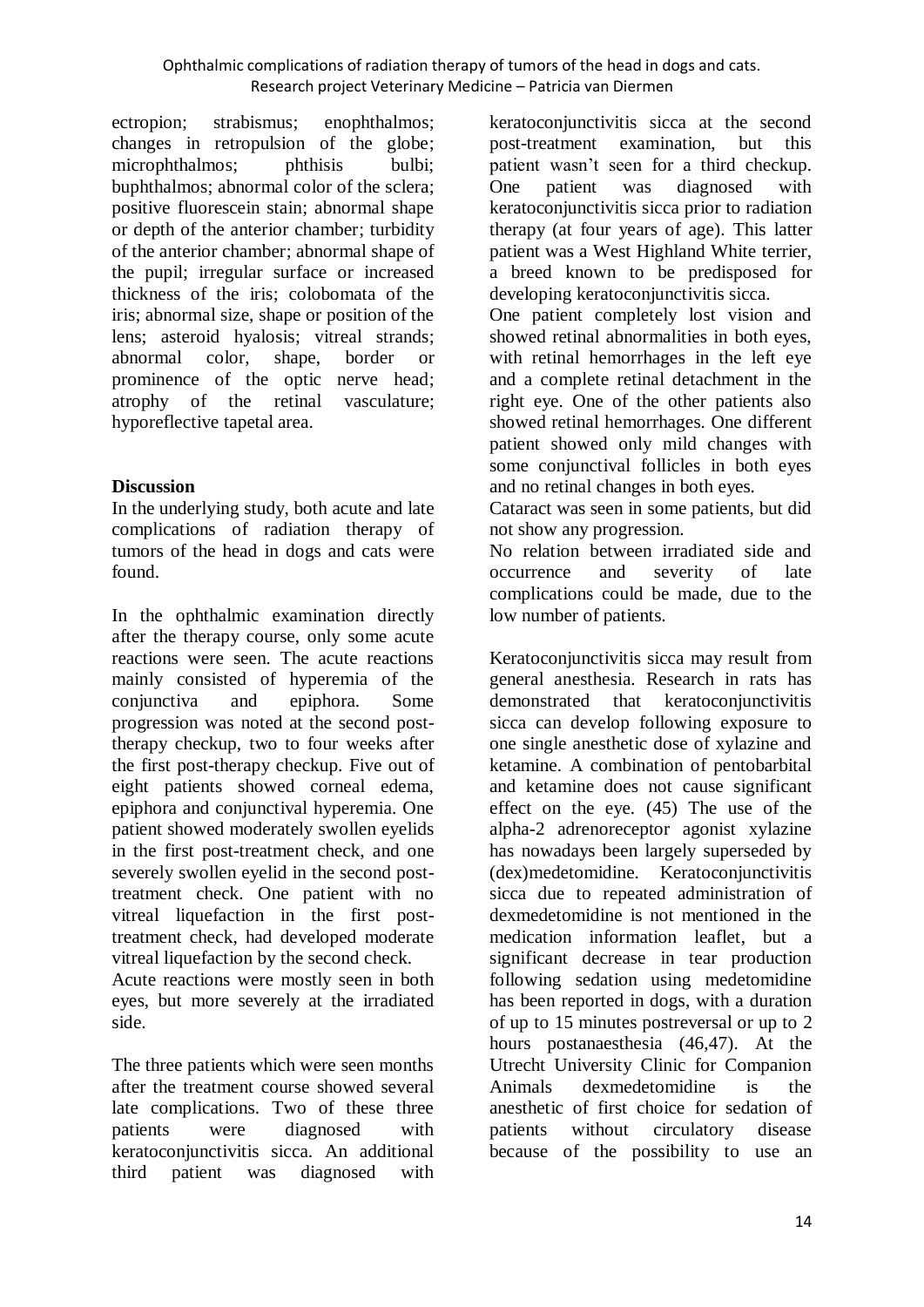antagonist after the therapy session to reduce total anesthesia time.

During the research period some fluctuations in median tear production and median IOP was seen. Research of Berger and King demonstrated that fluctuations in Schirmer tear test values in dogs occur on a daily and weekly basis. (48) Hsiao et al reports daily fluctuations of IOP of 4-6 mmHg in healthy children. (49) The fluctuations in individual patients and variation between patients might be interpreted as normal fluctuations and variation, because no particular trend was visible in the collected data on tear production and IOP.

When the questionnaires of the ophthalmic examined patients are compared to the findings of the ophthalmic examination, the most notable fact is that owners often did not see clinical signs, while ophthalmic examination revealed some clinical signs which had apparently been missed by the owner. This could mean that some ophthalmic examination findings are early signs of complications of the radiotherapy, but not clinically relevant yet. A different explanation could be that owners miss some complications, or misinterpret what they see in their own pets.

In this short research period, it would be possible to report the acute side effects in the newly applied patients. It is unlikely to find any late ophthalmic complications in these patients. It is possible to find late complications in the patients from the retrospective part of this research. However, not all of these patients were ophthalmologically examined. Therefore, the late complications can only be reliably found in the animals available for clinical exam and knowledge about the acute complications depends on the information available in the administration program Vetware. The information derived from the questionnaire must be interpreted with care, because owners are not likely to be as perceptive as an ophthalmic specialist and some clinical signs may have been overlooked or interpreted differently. Especially impairment of vision is a symptom often noticed at a late stage of disease process.

The first late complications were seen in a canine patient at 105 days after the last day of irradiation. This means that the hypothesis that dogs don't show late complications until at least one year after therapy, can be rejected. No cats were ophthalmologically examined for late complications, so no conclusions regarding late complications could be drawn.

One of the aims in the design of this study was to let all the ophthalmic examinations be performed by one ophthalmologist (Dr. S.C. Djajadiningrat-Laanen), to reduce the chance on any observer bias and differences in documentation or interpretation of clinical presentation. For organizational reasons it was not possible to achieve this goal. Some patients were examined by a different ophthalmologist (Prof.Dr. M.H. Boevé or Drs. A.P.M. van Schaik-Verboven). Therefore, a total of three ophthalmologists have been involved in this research and although unlikely, some differences in interpretation of clinical presentation may have occurred. The research student was present at all ophthalmic examinations performed by the ophthalmologists, in order to standardize the documentation of observations as much as possible.

The researchers tried to plan the appointments for the second post-treatment checkup at three weeks after the last day of irradiation. This was not achieved in all patients for organizational reasons. Patients visited the clinic for this check at 18 to 28 days after the last treatment session. The maximally visible acute complications may have been missed in some patients because of too early or too late an examination.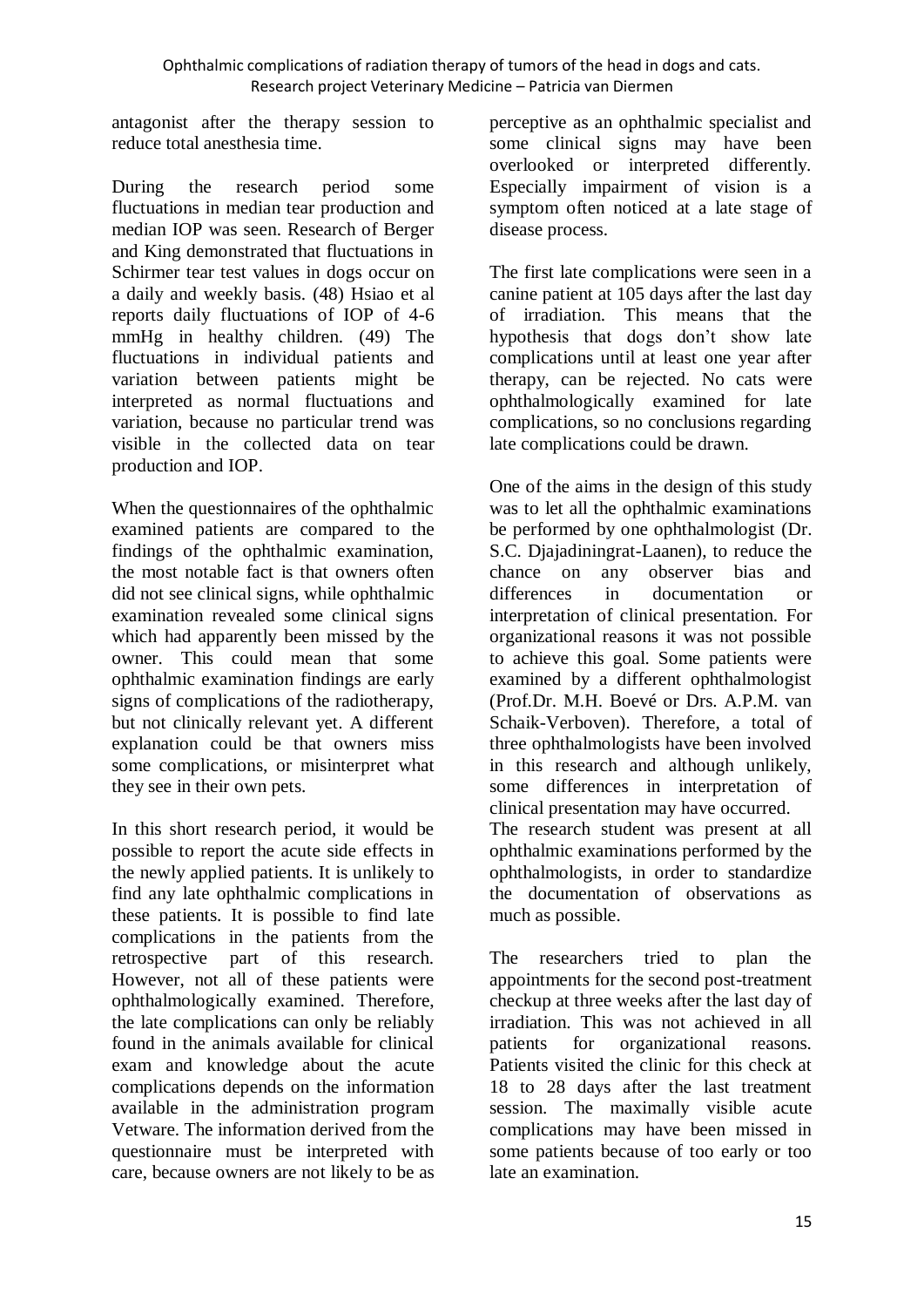Many articles used in the introduction of this article should be interpreted with care, because these were written for human medicine or on experiments performed on laboratory animals. There may be speciesto-species variation, i.e. in the molecular characteristics underlying the degradation process in the lens. (27)

Several articles regarding measures to prevent complications of radiation therapy in humans can be found.

In humans, skin toxicity can be reduced by the use of smaller fractions, longer treatment schedules, and smaller treatment volumes. Lacrimal gland shielding is only recommended when tumor control will not be compromised. Prophylactic nasolacrimal duct intubation with silicon tubing has been proven to decrease the risk of epiphora. (8,50)

The risk of cataract formation can be reduced in humans by using customized lens shields and lens-sparing radiation techniques, and by fully fractionated or even hyperfractionated radiation therapy schedules. Also IMRT (intensity modulated radiotherapy) may be used to reduce cataractogenesis. (8,24,51-53) The customized lens shields are specially mounted lead discs on plastic shells fitted to the conjunctival sac. (54)

Research of Belkacémi et al. (1996 and 1998) showed that administration of heparin to prevent veno-occlusive disease (VOD) of the liver, appeared to have a protective role in development of cataract in humans. Systemic heparin therapy was given against VOD at a dose of 1 mg/kg in 24 hours by i.v. infusion. This protective effect of heparin on cataractogenesis had not been described before. The crystalline lens has no blood supply, but i.v. administered heparin might reach the lens through the aqueous humor. Its protective effect remains intriguing. It is known that heparin causes a dose-dependent inhibition of *in vivo* cell proliferation from the germinative zone, but the exact cataractogenesis protective mechanism is not fully understood yet. (8,24,52,55,56) However, in a more recent study of van Kempen-Harteveld et al., the administration of heparin increased cataract formation compared with patients not treated with heparin. (57)

A fully fractionated radiation schedule, irradiating the smallest possible volume of eye tissues, usage of a shield block, and excluding of the macula from the highdose region if possible, is advised for reduction of clinically significant retinopathy and optic neuropathy in humans. (8,22,54)

All aforementioned literature on preventive measures described research in humans. The extent to which these preventive measures, such as customized lens shields, are applicable in dogs and cats, is debatable. However, not many patients showed development or progression of cataract (1/8 at second posttherapy examination and 1/3 at third posttherapy examination) during this research. The cataract in patient *C* was not symmetrical and on the same side as the tumor, which suggests that it is a possible complication of irradiation of the head. Patient *A* showed bilateral cataracts, which could also be the result of other factors, such as age. The findings of this preliminary study suggest that cataract is not a common complication. Hence they do not warrant the use of additional measures to prevent cataractogenesis, although future studies may prove otherwise.

The applicability of heparin as a measure for prevention of cataractogenesis is debatable. The exact mechanism is not fully understood yet, and contradictory reports on its effect can be found in literature. More research needs to be done on this subject to clarify the working mechanism, effect, dosage and best administration route.

One of the hypotheses of the research was that late complications are less frequent in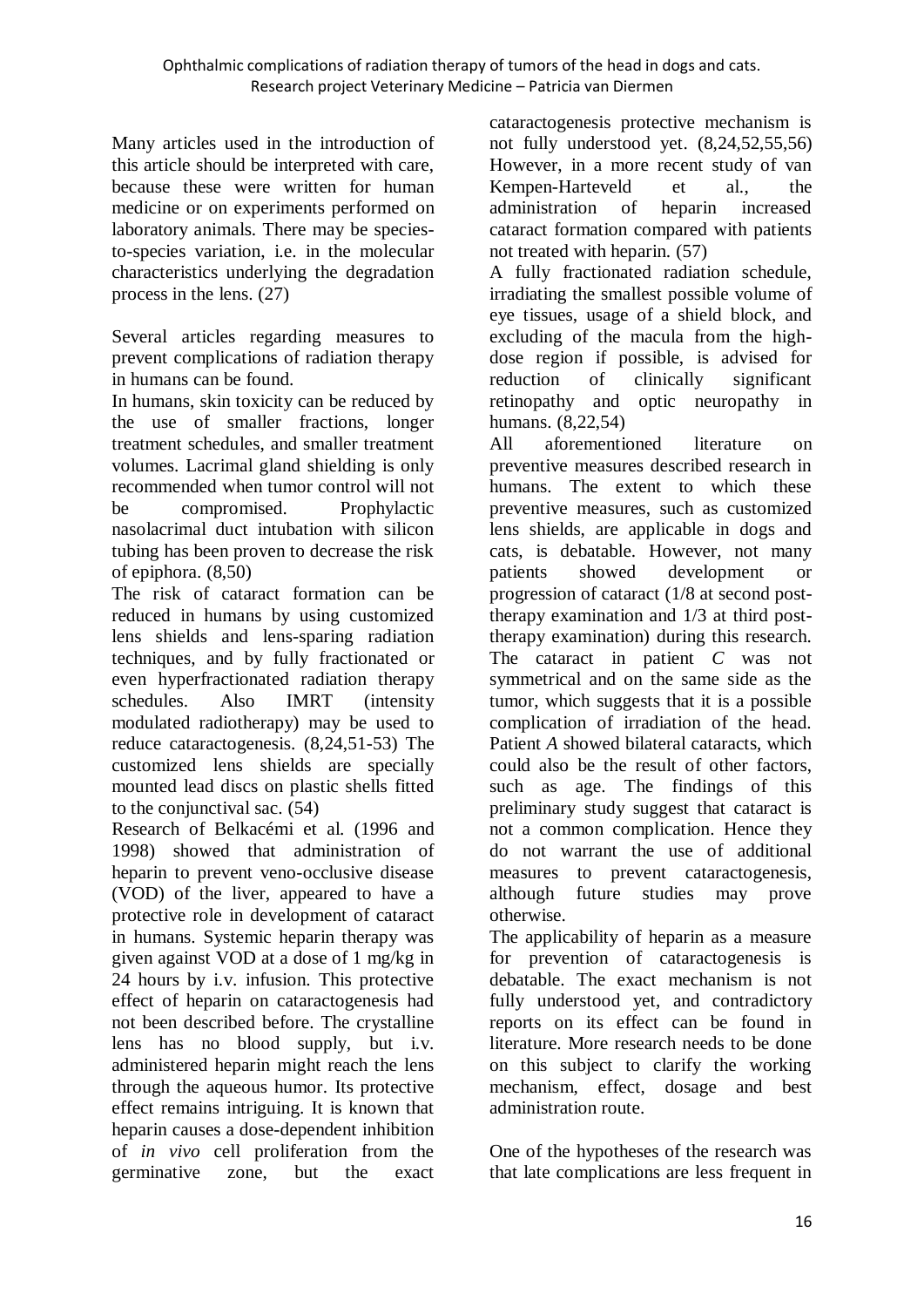cats than in dogs due to their shorter survival following radiation therapy of tumors of the head. Because of the low numbers of cats included in this study, no comparison between dogs and cats could be made.

The side where the tumor was located, did not develop ocular complications more often than the other side. So no relation between side of the tumor and side of the ophthalmic complications has been seen during this research.

The patients receiving the highest doses of irradiation did not show more complications than the patients receiving the lower doses. However, differences between doses received by the patients were not big  $(\mu=4549 \text{ cGy}, \sigma=862 \text{ and})$ median is 4800 cGy). Therefore, not many differences were expected.

The left and right eye received nearly the same dose in most patients. Therefore, no relation between laterality of neoplasia and of ocular complications could be demonstrated. The patient whose right eye received no irradiation, did not show any ocular complications on the right side, but did show loss of vision on the left side.

#### **Conclusions**

During the research period, several ophthalmic complications of radiation therapy of tumors of the head in dogs and cats have been seen in the fifteen patients treated at the Utrecht University Clinic for Companion Animals in The Netherlands. The acute complications seen during the research period consisted of conjunctivitisrelated clinical signs, such as epiphora, conjunctival hyperemia and conjunctival swelling.

Late complications included loss of vision due to retinopathy in one dog, and keratoconjunctivitis sicca in three dogs.

All complications that were found during the research period had already been described in literature, so no new complications were identified.

Based on the information collected in this preliminary study, the addition of preventive measures described in human literature to the current preventive measures at the clinic in Utrecht does not seem applicable at this time point. The exact mechanism of heparin as a measure for prevention of cataractogenesis is not fully understood yet, and contradiction on its effect can be found in literature. More research needs to be done on this subject to clarify the working mechanism, dosage and best administration route. Not many patients developed cataract during this study. Two out of three patients developed retinopathy, so some progression regarding preventive measures can be gained here.

The University Clinic in Utrecht uses fractionated irradiation programs and MLC shielding. Based on the information gained during this research, this should be sufficient to minimize the occurrence and severity of ophthalmic complications of radiation therapy of tumors of the head in dogs and cats. More patients should be examined to increase the reliability of the information about the acute and late ophthalmic complications seen in dogs and cats, and further advice should be based on this broader information.

It is recommended to include an ophthalmic examination at three weeks after radiation therapy for acute complications, and at three to four months after radiation therapy for late complications, in the follow-up protocol of patients receiving radiation therapy of tumors of the head. The owners should be informed about the complications that can be seen after irradiation and about the timeframe in which these complications may be expected.

Taken into account the length of the period between exposure to radiation and the clinical occurrence of late complications such as retinopathy, this research was only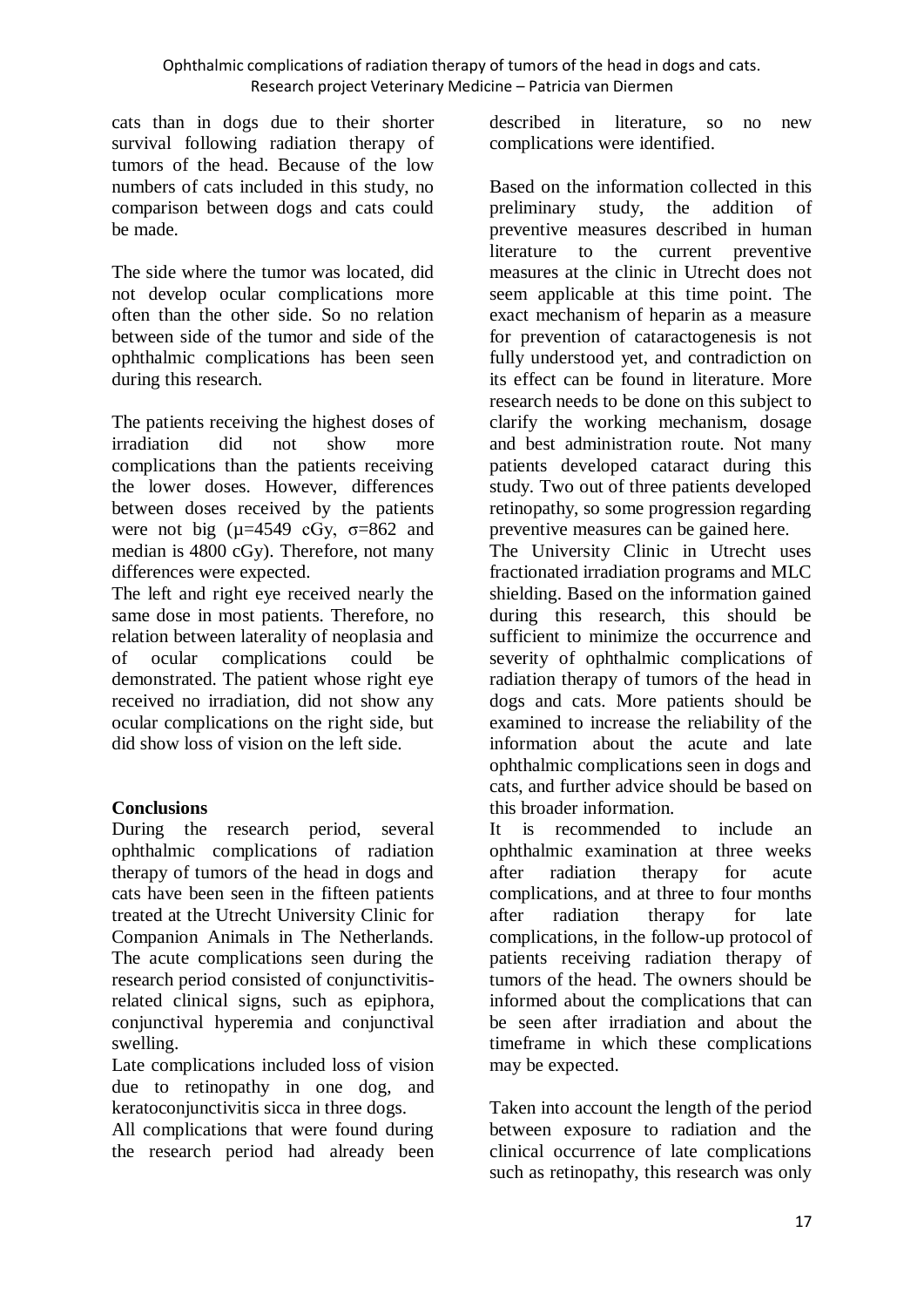an inventory study. Further research with more patients and longer follow-up times is necessary to determine precisely which acute and late complications occur in the

University Clinic for Companion Animals in Utrecht, The Netherlands.

#### **References**

(1) McEntee MC. Veterinary radiation therapy: review and current state of the art. J Am Anim Hosp Assoc 2006;42(2):94- 109.

(2) Moore AS. Radiation therapy for the treatment of tumours in small companion animals. Vet J 2002;164(3):176-187.

(3) Pinard CL, Mutsaers AJ, Mayer MN, Woods JP. Retrospective study and review of ocular radiation side effects following external-beam Cobalt-60 radiation therapy in 37 dogs and 12 cats. Can Vet J 2012;53(12):1301-1307.

(4) Elliot KM, Mayer MN. Radiation therapy for tumors of the nasal cavity and paranasal sinuses in dogs. Can Vet J 2009;50(3):309-312.

(5) Adams WM, Miller PE, Vail DM, Forrest LJ, MacEwen EG. An accelerated technique for irradiation of malignant canine nasal and paranasal sinus tumors. Vet Radiol Ultrasound 1998;39(5):475- 481.

(6) Theon AP, Lecouteur RA, Carr EA, Griffey SM. Influence of tumor cell proliferation and sex-hormone receptors on effectiveness of radiation therapy for dogs with incompletely resected meningiomas. J Am Vet Med Assoc 2000;216(5):701-7, 684-5.

(7) al-Sarraf R, Mauldin GN, Patnaik AK, Meleo KA. A prospective study of radiation therapy for the treatment of grade 2 mast cell tumors in 32 dogs. J Vet Intern Med 1996;10(6):376-378.

(8) Jeganathan VS, Wirth A, MacManus MP. Ocular risks from orbital and periorbital radiation therapy: a critical review. Int J Radiat Oncol Biol Phys 2011;79(3):650-659.

(9) Rocha EM, Cotrim AP, Zheng C, Riveros PP, Baum BJ, Chiorini JA. Recovery of radiation-induced dry eye and corneal damage by pretreatment with adenoviral vector-mediated transfer of erythropoietin to the salivary glands in mice. Hum Gene Ther 2013;24(4):417- 423.

(10) Ross WM, Creighton MO, Inch WR, Trevithick JR. Radiation cataract formation diminished by vitamin E in rat lenses in vitro. Exp Eye Res 1983 May; 36(5): 645-653.

(11) Brown DV, Cibis PA, Pickering JE. Radiation studies on the monkey eye. I. Effects of gamma radiation on the retina. AMA Arch Ophthalmol 1955;54(2):249- 256.

(12) Stadler J, Nash DJ. Radiation-induced cataracts in genetically differentiated mice. Radiat Res 1971;45(1):176-181.

(13) Von Sallmann L, Caravaggio L, Munoz CM, Drungis A. Species differences in the radiosensitivity of the lens. Am J Ophthalmol 1957;43(5):693- 704.

(14) Sandmeyer LS, Sheikh A, Shültke E, Fourney D, Grahn BH. Chronic ocular lesions associated with bi-directional microbeam radiation therapy in an experimental rat study for therapy of C6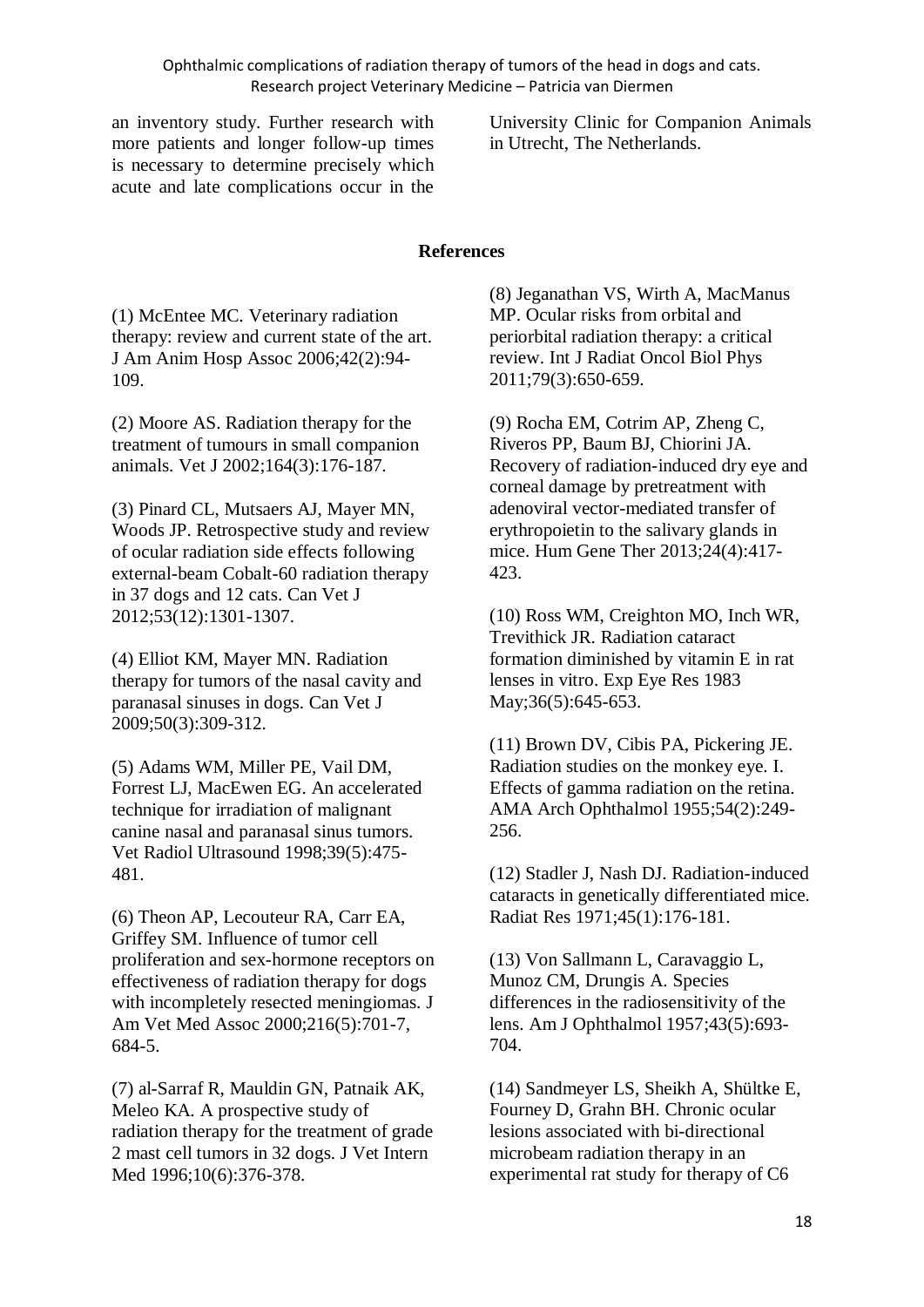and F98 gliomas. Vet Ophthalmol 2008;11(5):290-298.

(15) Peiffer RL,Jr, Wright W, Steinbok P, Mahaley MS. Long-term study of the ocular effects of orthovoltage irradiation in rats. Am J Vet Res 1981;42(9):1598-1605.

(16) Jamieson VE, Davidson MG, Nasisse MP, English RV. Ocular complications following cobalt 60 radiotherapy of neoplasms in the canine head region. J Am Anim Hosp Assoc 1991;27(1):51-55. 20 ref.

(17) Roberts SM, Lavach JD, Severin GA, Withrow SJ, Gillette EL. Ophthalmic complications following megavoltage irradiation of the nasal and paranasal cavities in dogs. J Am Vet Med Assoc 1987;190(1):43-47.

(18) Northrup NC, Etue SM, Ruslander DM, Rassnick KM, Hutto DL, Bengtson A, et al. Retrospective study of orthovoltage radiation therapy for nasal tumors in 42 dogs. J Vet Intern Med 2001;15(3):183-189.

(19) Adams WM, Withrow SJ, Walshaw R, Turrell JM, Evans SM, Walker MA, et al. Radiotherapy of malignant nasal tumors in 67 dogs. J Am Vet Med Assoc 1987;191(3):311-315.

(20) Farrelly J, McEntee MC. Principles and applications of radiation therapy. Clin Tech Small Anim Pract 2003;18(2):82-87.

(21) Lana SE, Dernell WS, Lafferty MH, Withrow SJ, LaRue SM. Use of radiation and a slow-release cisplatin formulation for treatment of canine nasal tumors. Vet Radiol Ultrasound 2004;45(6):577-581.

(22) Takeda A, Shigematsu N, Suzuki S, Fujii M, Kawata T, Kawaguchi O, et al. Late retinal complications of radiation therapy for nasal and paranasal malignancies: relationship between

irradiated-dose area and severity. Int J Radiat Oncol Biol Phys 1999;44(3):599- 605.

(23) Bassnett S. On the mechanism of organelle degradation in the vertebrate lens. Exp Eye Res 2009;88(2):133-139.

(24) Abdelkawi S. Lens crystallin response to whole body irradiation with single and fractionated doses of gamma radiation. Int J Radiat Biol 2012;88(8):600-606.

(25) Bannik K, Rossler U, Faus-Kessler T, Gomolka M, Hornhardt S, Dalke C, et al. Are mouse lens epithelial cells more sensitive to gamma-irradiation than lymphocytes? Radiat Environ Biophys 2013;52(2):279-286.

(26) Andersson M, Honarvar A, Sjostrand J, Peterson A, Karlsson JO. Decreased caspase-3 activity in human lens epithelium from posterior subcapsular cataracts. Exp Eye Res 2003;76(2):175- 182.

(27) Bassnett S. Lens organelle degradation. Exp Eye Res 2002;74(1):1-6.

(28) Chylack LT,Jr. Mechanisms of senile cataract formation. Ophthalmology 1984;91(6):596-602.

(29) Medvedovsky C, Worgul BV. Neutron effects on the lens. Radiat Res 1991;128(1 Suppl):S103-10.

(30) Ainsbury EA, Bouffler SD, Dorr W, Graw J, Muirhead CR, Edwards AA, et al. Radiation cataractogenesis: a review of recent studies. Radiat Res 2009;172(1):1- 9.

(31) Menard TW, Osgood TB, Clark JI, Spence AM, Steele JE, Krohn KA, et al. Radioprotection against cataract formation by WR-77913 in gamma-irradiated rats. Int J Radiat Oncol Biol Phys 1986;12(8):1483-1486.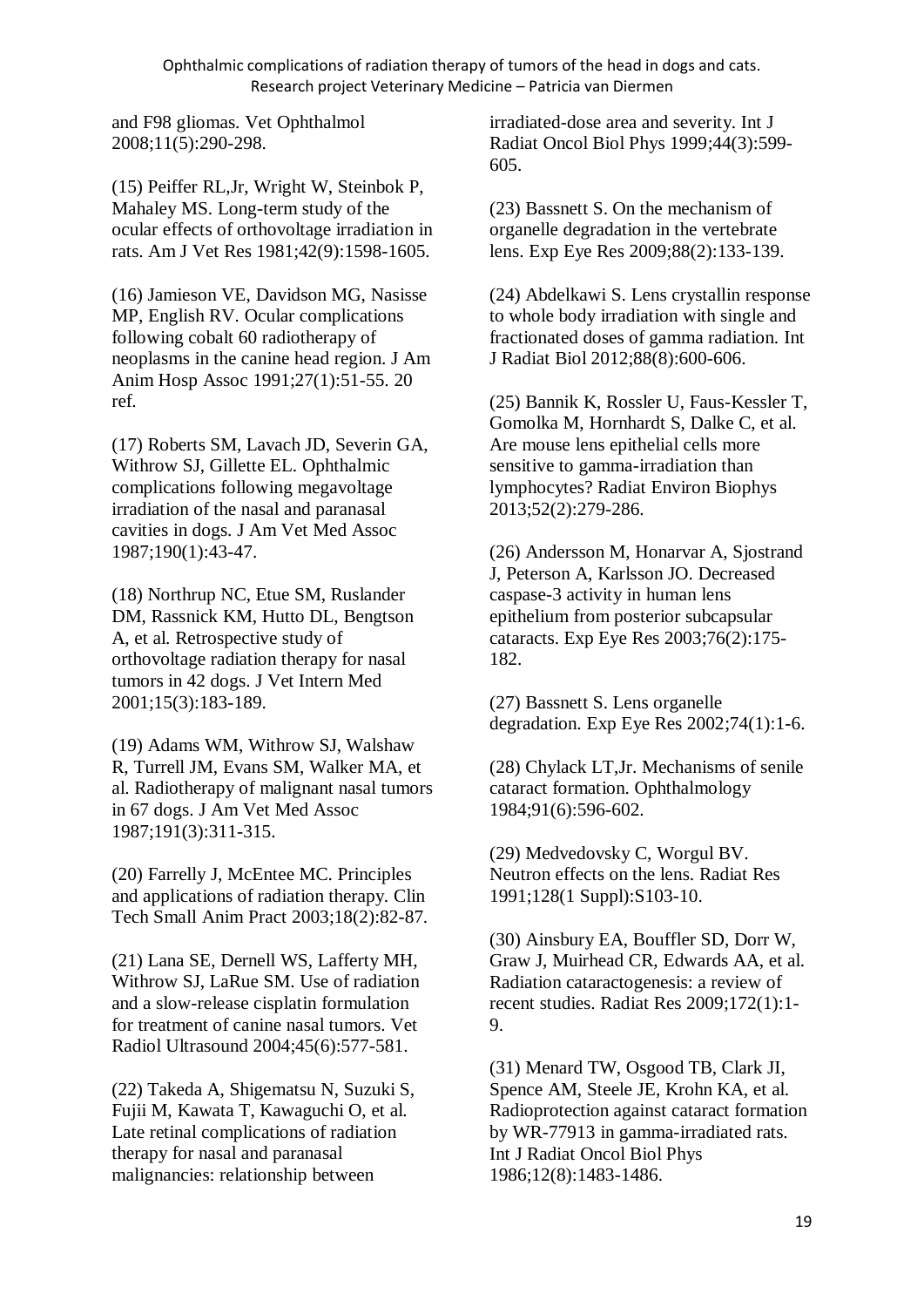(32) Ross WM, Creighton MO, Trevithick JR. Radiation cataractogenesis induced by neutron or gamma irradiation in the rat lens is reduced by vitamin E. Scanning Microsc 1990;4(3):641-9; discussion 649- 50.

(33) Dynlacht JR, Valluri S, Garrett J, Mendonca MS, Lopez JT, Caperell-Grant A, et al. Age and hormonal status as determinants of cataractogenesis induced by ionizing radiation. I. Densely ionizing (high-LET) radiation. Radiat Res 2011;175(1):37-43.

(34) Foster PJ, Wong TY, Machin D, Johnson GJ, Seah SK. Risk factors for nuclear, cortical and posterior subcapsular cataracts in the Chinese population of Singapore: the Tanjong Pagar Survey. Br J Ophthalmol 2003;87(9):1112-1120.

(35) Giuffre G, Dardanoni G, Lodato G. A case-control study on risk factors for nuclear, cortical and posterior subcapsular cataract: The Casteldaccia Eye Study. Acta Ophthalmol Scand 2005;83(5):567-573.

(36) Worgul BV, Low S, Merriam GR,Jr. The lens epithelium and radiation cataract. III. The influence of age on the nuclear fragmentation of the meridional row cells following X irradiation. Radiat Res 1982;91(1):181-185.

(37) Chylack LT,Jr, Peterson LE, Feiveson AH, Wear ML, Manuel FK, Tung WH, et al. NASA study of cataract in astronauts (NASCA). Report 1: Cross-sectional study of the relationship of exposure to space radiation and risk of lens opacity. Radiat Res 2009;172(1):10-20.

(38) Zamber RW, Kinyoun JL. Radiation retinopathy. West J Med 1992;157(5):530- 533.

(39) Raja V, Rajagopalan S, Kashab T, Moriarty B. Radiation retinopathy: a mistaken diagnosis of hypertensive

retinopathy. Clin Exp Optom 2007;90(6):468-470.

(40) Stallard HB. Radiant energy as (a) a pathogenetic and (b) a therapeutic agent in ophthalmic disorders. Br J Ophthalmol 1933;6:67-79.

(41) Stallard HB. Glioma retina treated by radon seeds. Br Med J 1936;2:962-964.

(42) Macfaul PA, Bedford MA. Ocular complications after therapeutic irradiation. Br J Ophthalmol 1970;54(4):237-247.

(43) Forrest AW. Tumors following radiation about the eye. Trans Am Acad Ophthalmol Otolaryngol 1961;65:694-717.

(44) Farrelly J, McEntee MC. Principles and applications of radiation therapy. Clin Tech Small Anim Pract 2003;18(2):82-87.

(45) Kufoy EA, Pakalnis VA, Parks CD, Wells A, Yang CH, Fox A. Keratoconjunctivitis sicca with associated secondary uveitis elicited in rats after systemic xylazine/ketamine anesthesia. Exp Eye Res 1989;49(5):861-871.

(46) Sanchez RF, Mellor D, Mould J. Effects of medetomidine and medetomidine-butorphanol combination on Schirmer tear test 1 readings in dogs. Vet Ophthalmol 2006;9(1):33-37.

(47) Komnenou AT, Kazakos GM, Savvas I, Thomas AL. Evaluation of aqueous tear production in dogs after general anaesthesia with medetomidine-propofolcarprofen-halothane. Vet Rec 2013;173(6):142.

(48) Berger SL, King VL. The fluctuation of tear production in the dog. J Am Anim Hosp Assoc 1998;34(1):79-83.

(49) Hsiao YC, Dzau JR, Flemmons MS, Asrani S, Jones S, Freedman SF. Home assessment of diurnal intraocular pressure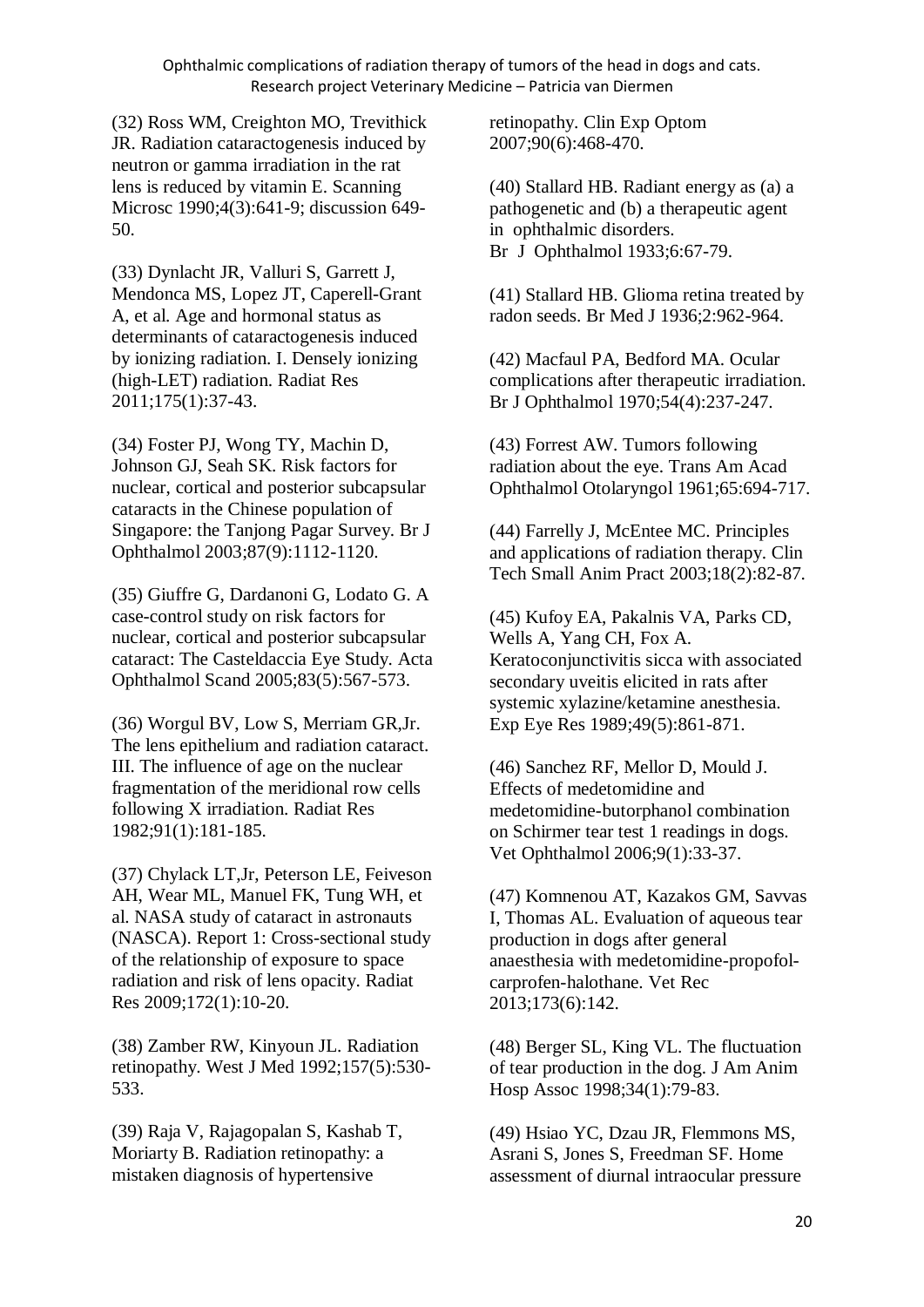in healthy children using the Icare rebound tonometer. J AAPOS 2012;16(1):58-60.

(50) de Smet MD, Buffam FV, Fairey RN, Voss NJ. Prevention of radiation-induced stenosis of the nasolacrimal duct. Can J Ophthalmol 1990;25(3):145-147.

(51) Bajcsay A, Kontra G, Recsan Z, Toth J, Fodor J. Lens-sparing external beam radiotherapy of intraocular metastases: our experiences with twenty four eyes. Neoplasma 2003;50(6):459-464.

(52) Belkacemi Y, Ozsahin M, Pene F, Rio B, Laporte JP, Leblond V, et al. Cataractogenesis after total body irradiation. Int J Radiat Oncol Biol Phys 1996;35(1):53-60.

(53) Krema H, Herrmann E, Albert-Green A, Payne D, Laperriere N, Chung C. Orthovoltage radiotherapy in the management of medial canthal basal cell carcinoma. Br J Ophthalmol 2013;97(6):730-734.

(54) Gordon KB, Char DH, Sagerman RH. Late effects of radiation on the eye and ocular adnexa. Int J Radiat Oncol Biol Phys 1995;31(5):1123-1139.

(55) Knorr M, Wunderlich K, Steuhl KP, Thiel HJ, Dartsch PC. Effect of heparin on proliferation of cultivated bovine lens epithelial cells. Ophthalmologe 1992;89(4):319-324.

(56) Belkacemi Y, Labopin M, Vernant JP, Prentice HG, Tichelli A, Schattenberg A, et al. Cataracts after total body irradiation and bone marrow transplantation in patients with acute leukemia in complete remission: a study of the European Group for Blood and Marrow Transplantation. Int J Radiat Oncol Biol Phys 1998;41(3):659- 668.

(57) van Kempen-Harteveld ML, Belkacemi Y, Kal HB, Labopin M, Frassoni F. Dose-effect relationship for cataract induction after single-dose total body irradiation and bone marrow transplantation for acute leukemia. Int J Radiat Oncol Biol Phys 2002;52(5):1367- 1374.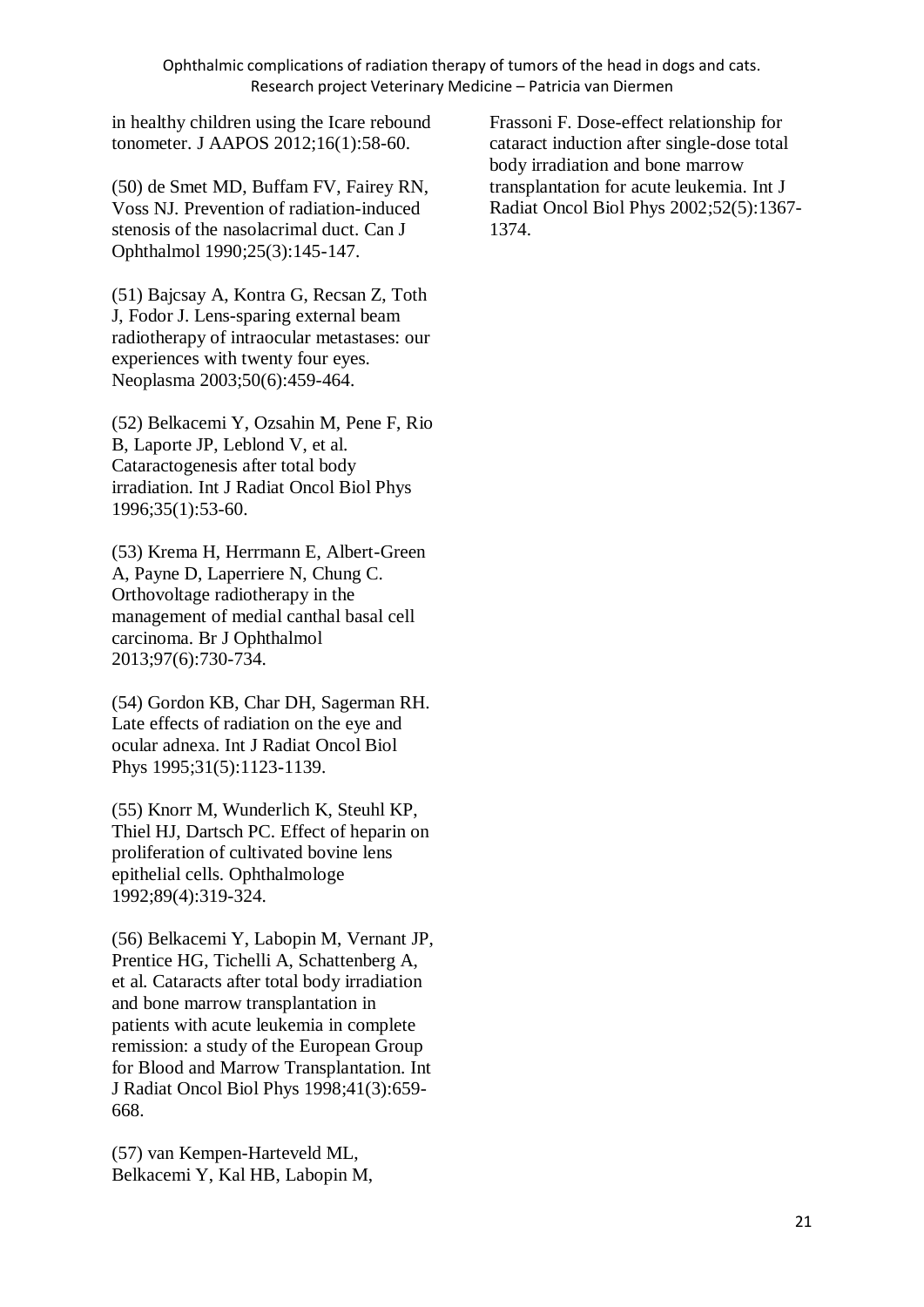| <b>Appendix 1.1 Table questionnaire</b> |  |
|-----------------------------------------|--|
|-----------------------------------------|--|

| <b>Symptom</b>                            | <b>Before therapy</b>                | <b>During therapy</b> | <b>After therapy</b>                  |
|-------------------------------------------|--------------------------------------|-----------------------|---------------------------------------|
| <b>Eye rubbing</b>                        | 1 (15) right eye                     | 3 (15) both eyes      | 1 (14) right eye                      |
|                                           | 2 (15) both eyes                     |                       | 1 (14) left eye                       |
|                                           |                                      |                       | 2 (14) both eyes                      |
| <b>Blinking</b>                           | 1 (15) left eye                      | $- (15)$              | 1 (14) both eyes                      |
| <b>Blepharospasm</b>                      | 1 (15) left eye                      | 1 (15) both eyes      | 1 (14) left eye                       |
| Photophobia                               | $- (15)$                             | $- (15)$              | 1 (14) both eyes                      |
| <b>Tear stain</b>                         | 1 (15) left eye<br>$1(15)$ both eyes | 2 (15) both eyes      | 1 (14) both eyes                      |
| <b>Epiphora</b>                           | 1 (15) left eye                      | 1 (15) left eye       | 1 (14) left eye                       |
|                                           | 1 (15) both eyes                     | 3 (15) both eyes      | 2 (14) both eyes                      |
| <b>Purulent discharge</b>                 | 3 (15) both eyes                     | 2 (15) both eyes      | $1(14)$ right eye<br>3 (14) both eyes |
| <b>Exophthalmos</b>                       | 1 (15) right eye                     | 1 (15) right eye      | $1(14)$ right eye                     |
|                                           | 2 (15) left eye                      | 1 (15) left eye       | 1 (14) left eye                       |
| <b>Enophthalmos</b>                       | $- (15)$                             | 1 (15) right eye      | $1(14)$ right eye                     |
|                                           |                                      | 1 (15) left eye       |                                       |
| <b>Protrusion nictitating</b><br>membrane | 1 (15) right eye                     | 1 (15) right eye      | 1 (14) both eyes                      |
| <b>Reduced corneal</b>                    | 1 (15) right eye                     | $- (15)$              | $- (14)$                              |
| transparency                              | 1 (15) left eye                      |                       |                                       |
| <b>Erythema eyelid skin</b>               | $- (15)$                             | 2 (15) both eyes      | 1 (14) both eyes                      |
|                                           |                                      | 1 (15) right eye      |                                       |
| <b>Periocular hair loss</b>               | $- (15)$                             | 2 (15) right eye      | $1(14)$ both eyes                     |
|                                           |                                      | 2 (15) both eyes      |                                       |
| <b>Erythema of the eyelids</b>            | $- (15)$                             | $1(15)$ right eye     | $- (14)$                              |
| <b>Conjunctival hyperemia</b>             | 1 (15) both eyes                     | 3 (15) both eyes      | 1 (14) both eyes                      |
| <b>Ectropion</b>                          | $1(15)$ both eyes                    | $- (15)$              | 1 (14) left eye                       |
|                                           |                                      |                       | 1 (14) both eyes                      |
| <b>Entropion</b>                          | $- (15)$                             | $- (15)$              | $- (14)$                              |
| <b>Swollen eyelids</b>                    | $- (15)$                             | 1 (15) both eyes      | 1 (14) both eyes                      |
| Swollen conjunctiva                       | $- (15)$                             | 1 (15) both eyes      | 1 (14) both eyes                      |
| <b>Scleral hyperemia</b>                  | 1 (15) right eye                     | $- (15)$              | $- (14)$                              |
|                                           | $1(15)$ both eyes                    |                       |                                       |
| <b>Intraocular hemorrhage</b>             | $- (15)$                             | $- (15)$              | $- (14)$                              |
| <b>Turbidity of the lens</b>              | 2 (15) both eyes                     | 2 (15) both eyes      | 2 (14) both eyes                      |
| <b>Mydriasis</b>                          | $- (15)$                             | $- (15)$              | $- (14)$                              |
| <b>Vision loss</b>                        | $- (15)$                             | 1 (15) left eye       | 1 (14) left eye                       |
|                                           |                                      | 1 (15) both eyes      | 1 (14) both eyes                      |
| <b>Decreased orientation</b>              | $- (15)$                             | 1(15)                 | 1(14)                                 |
| <b>Hypermetric gate</b>                   | $- (15)$                             | $- (15)$              | $- (14)$                              |
| <b>Insecurity</b>                         | 1(15)                                | 2(15)                 | 1(14)                                 |
| <b>Anxiety</b>                            | $- (15)$                             | $- (15)$              | $- (14)$                              |
| <b>Bumping into obstacles</b>             | $- (15)$                             | 1 (15) left eye       | 1 (14) left eye                       |
|                                           |                                      | 2 (15) both eyes      | 1 (14) both eyes                      |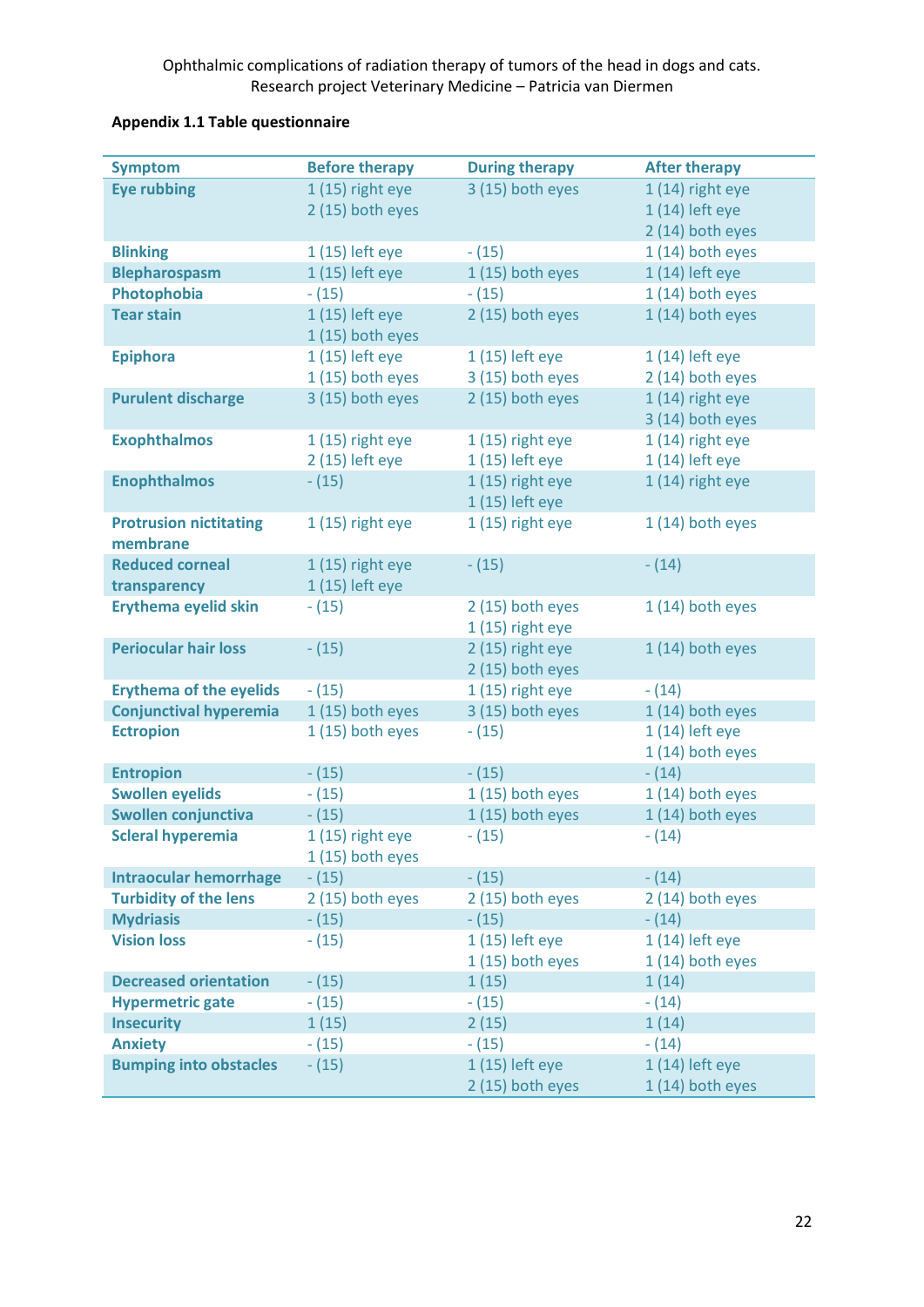# **Appendix 1.2 Table contributing factors questionnaire**

|                                       | <b>Yes</b>      |
|---------------------------------------|-----------------|
| <b>Veterinary care before</b>         | 5(15)           |
| treatment                             |                 |
| <b>Veterinary care after</b>          | 4(15)           |
| treatment                             |                 |
|                                       |                 |
| <b>Diabetes mellitus</b>              | $- (15)$        |
| <b>Systemic arterial hypertension</b> | $- (15)$        |
| <b>Ocular foreign body</b>            | 1 (15) left eye |
| <b>Clotting disorder</b>              | $- (15)$        |
| <b>Malignant lymphoma</b>             | $- (15)$        |
| <b>Otitis media</b>                   | 1(15)           |
| <b>Allergy (food, surroundings)</b>   | 2(15)           |
| <b>Canine Distemper</b>               | $- (13)$        |
| <b>Hypothyroidism</b>                 | $- (15)$        |
| <b>Lens luxation</b>                  | $- (15)$        |
| <b>Uveitis</b>                        | $- (15)$        |
| <b>Infectious hepatitis</b>           | $- (13)$        |
| Ehrlichia/Rickettsia/Babesia          | $- (15)$        |
| Leishmania                            | $- (15)$        |
| <b>Toxoplasmosis</b>                  | $- (15)$        |
| <b>Dirofilaria</b>                    | $-(15)$         |
| <b>Lupus erythematosus</b>            | 1(15)           |
| <b>Uveodermatological syndrome</b>    | $- (15)$        |
| <b>Feline Herpes virus infection</b>  | $- (2)$         |
| <b>FIP/FIV/FeLV</b>                   | $- (2)$         |
|                                       |                 |
| Phenazopyridine                       | $- (15)$        |
| <b>Etodolac</b>                       | $- (15)$        |
| <b>Sulpha derivates</b>               | $- (15)$        |
| <b>Atropine</b>                       | $- (15)$        |
| <b>Longterm antibiotics</b>           | 1(15)           |
| <b>Longterm corticosteroids</b>       | 1(15)           |
| Longterm topical anesthesia           | $- (15)$        |
| <b>Enrofloxacin</b>                   | $-(2)$          |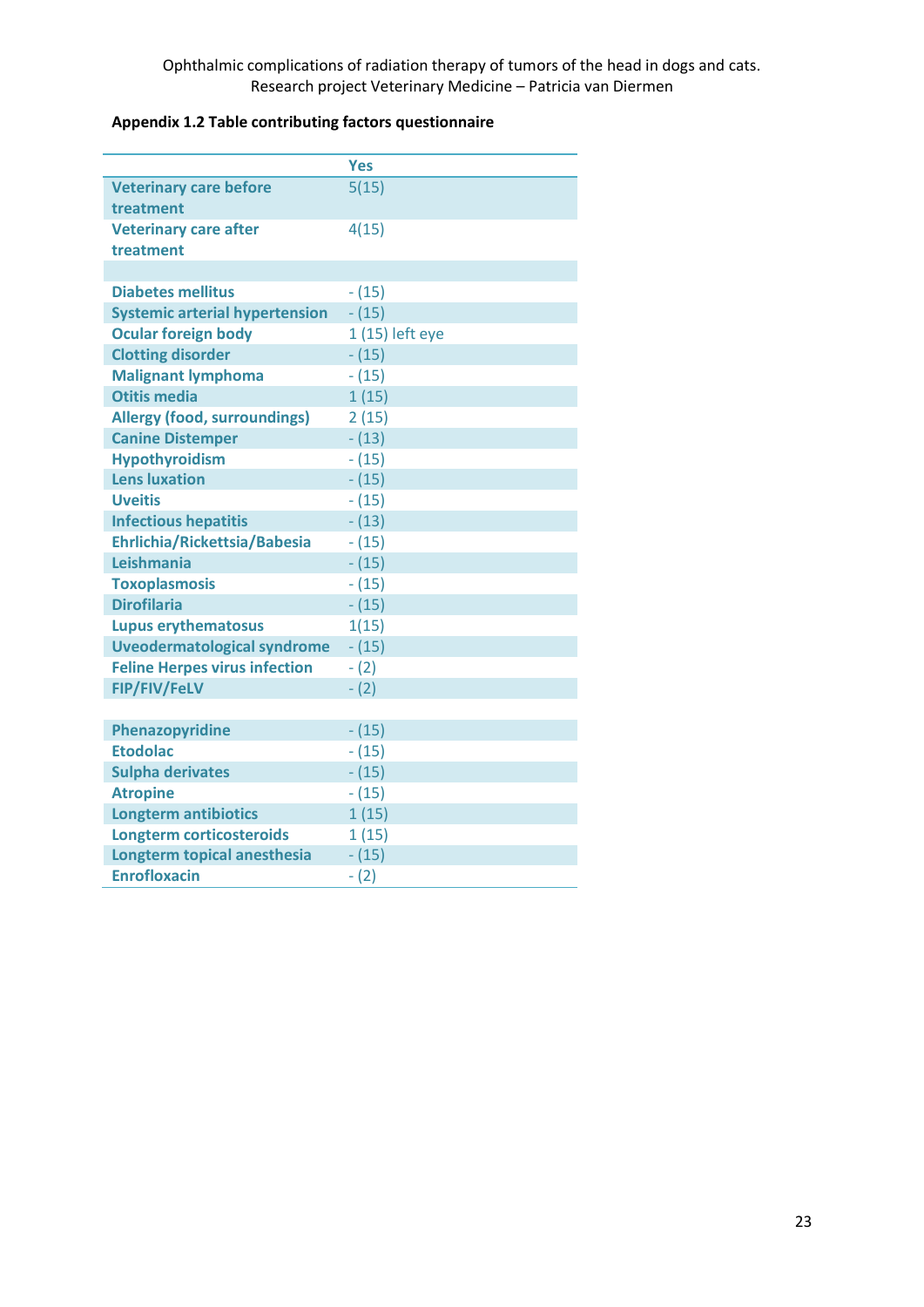# **Appendix 2. Table clinical study**

| <b>Symptom</b>                                  | <b>Pre therapy</b>                           | <b>0 weeks post</b><br>therapy                                      | 2-4 weeks post<br>therapy                                           | 17-52 weeks post<br>therapy          |
|-------------------------------------------------|----------------------------------------------|---------------------------------------------------------------------|---------------------------------------------------------------------|--------------------------------------|
| STT (mm/min)                                    | OD 2x18, 1x19<br>(3)<br>OS 1x15,16,19<br>(3) | OD 1x16,23<br>(2)<br>OS 1x15,22<br>(2)                              | OD1x6,11,15, en<br>2x17,18(7)<br>OS 1x12,14, 2x15,<br>1x17,18,20(7) | OD1x14,15,16(3)<br>OS 1x5, 18, 19(3) |
| <b>IOP</b> (mmHg)                               | OD 1x15,17,18<br>(3)<br>OS 1x15,19,20<br>(3) | OD 1x12,<br>1x16(2)<br>OS 1x12,<br>1x14(2)                          | OD 1x9,10,13,15<br>(4)<br>OS 1x11,12 en<br>2x14(4)                  | OD 1x14,16(2)<br>OS 1x11,16(2)       |
| <b>Obstacle light pre</b><br>mydriatic          | $- (3)$                                      | $-(6)$                                                              | $- (7)$                                                             | $1(3)$ severe                        |
| <b>Obstacle dark pre</b><br>mydriatic           | $- (3)$                                      | $-(6)$                                                              | $- (7)$                                                             | $1(3)$ severe                        |
| <b>Abnormal position</b><br>head                | $-(3)$                                       | $-(5)$                                                              | $- (8)$                                                             | $-(3)$                               |
| <b>Blepharospasm</b>                            | $- (3)$                                      | $1(6)$ OU<br>present                                                | $- (8)$                                                             | $- (3)$                              |
| <b>Enlarged mandibular</b><br>lymph nodes       | $- (3)$                                      | $- (5)$                                                             | $- (8)$                                                             | $- (3)$                              |
| <b>Atrophy of the muscles</b><br>of mastication | $-(3)$                                       | $- (5)$                                                             | $- (8)$                                                             | $- (3)$                              |
| <b>Changes of the (peri-)</b><br>orbital bone   | $- (3)$                                      | $-(5)$                                                              | 1 (8) OS present                                                    | $-(3)$                               |
| <b>Trichiasis</b>                               | $-(3)$                                       | $-(5)$                                                              | $- (8)$                                                             | 1(3) OS present                      |
| <b>Distichiasis</b>                             | $1(3)$ OD<br>present, OS<br>severe           | $- (5)$                                                             | 1 (8) OD present,<br><b>OS severe</b>                               | $- (3)$                              |
| <b>Ectopic cilia</b>                            | $-(3)$                                       | $- (5)$                                                             | $- (8)$                                                             | $- (3)$                              |
| Epiphora/tear stain                             | $1(3)$ OD<br>present<br>$1(3)$ OU<br>present | $1(6)$ OS<br>present<br>$1(6)$ OU<br>present<br>$1(6)$ OU<br>severe | 1(8) OS present<br>1 (8) OS severe<br>3 (8) OU present              | 1(3) OD present,<br><b>OS severe</b> |
| <b>Abnormal palpebral</b><br>reflex             | $- (3)$                                      | $-(5)$                                                              | $- (8)$                                                             | $- (3)$                              |
| <b>Irregularities/swelling</b><br>lid margin    | $- (3)$                                      | $1(6)$ OU<br>present                                                | 1 (8) OU present<br>1 (8) OD present,<br><b>OS severe</b>           | $- (3)$                              |
| <b>Entropion</b>                                | $- (3)$                                      | $-(5)$                                                              | $- (8)$                                                             | 1(3) OS present                      |
| <b>Ectropion</b>                                | $- (3)$                                      | $- (5)$                                                             | $- (8)$                                                             | $- (3)$                              |
| Hyperemia conjunctiva<br>palpebral side         | $-(3)$                                       | $3(6)$ OU<br>present                                                | 2 (8) OS present<br>1 (8) OU present                                | 1(3) OU present                      |
| Hyperemia conjunctiva<br>bulbar side            | $-(3)$                                       | $2(6)$ OU<br>present                                                | 2 (8) OS present<br>2 (8) OU present                                | 1(3) OU present                      |
| Hyperemia nict.<br>membr.                       | $-(3)$                                       | $1(5)$ OU<br>present                                                | 1 (8) OS present                                                    | 1 (3) OU present                     |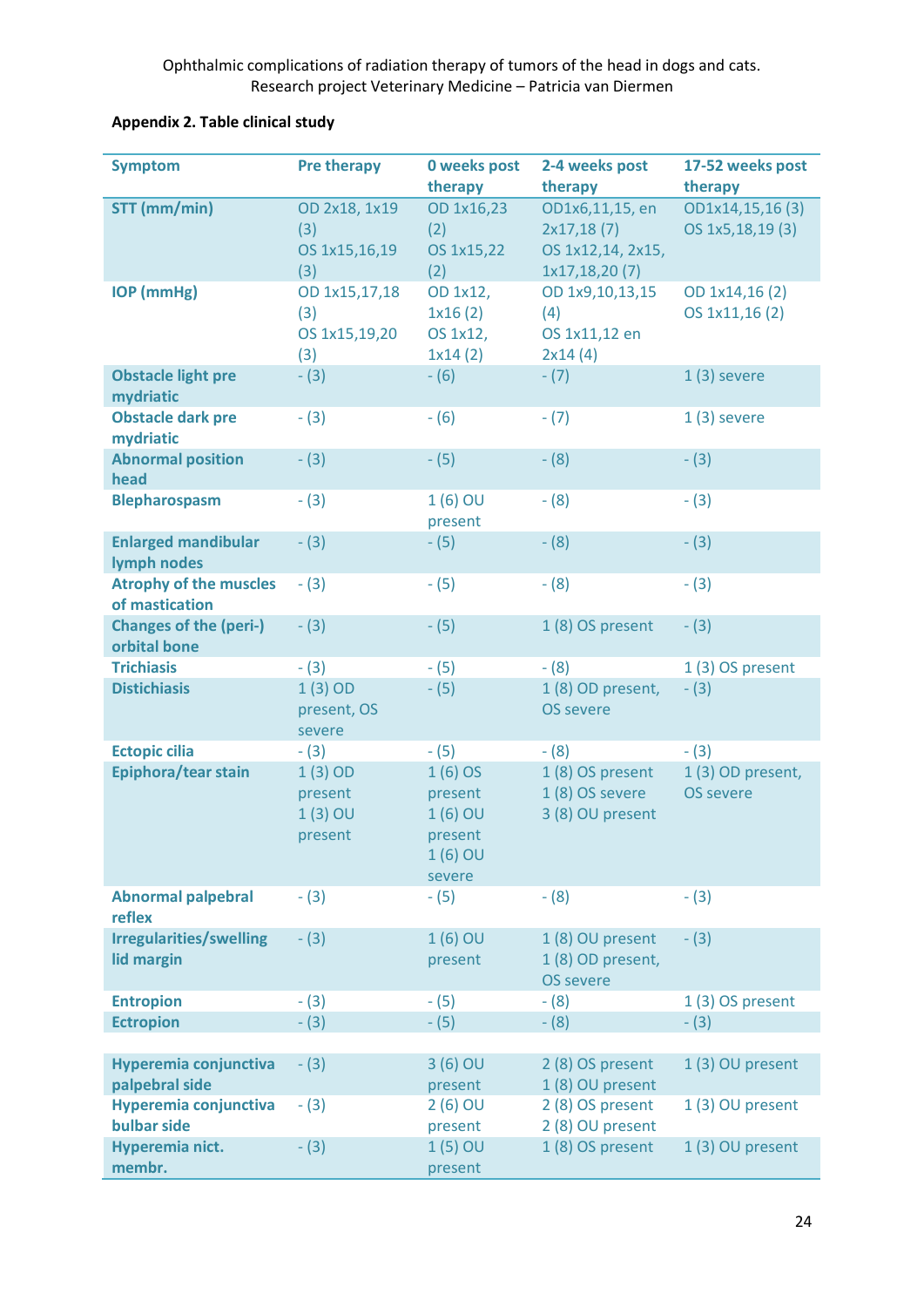| <b>Other abnormalities</b>      | $- (3)$         | $3(5)$ OU | 2 (8) OS present | 1 (3) OD severe, |
|---------------------------------|-----------------|-----------|------------------|------------------|
| conjunctiva palpebral           |                 | present   | 4 (8) OU present | OS present       |
|                                 |                 |           |                  |                  |
| side                            |                 |           |                  |                  |
| <b>Other abnormalities</b>      | $- (3)$         | 3 (5) OU  | 1 (8) OS present | 1(3) OU present  |
| conjunctiva bulbar side         |                 | present   | 1 (8) OD severe, |                  |
|                                 |                 |           | OS present       |                  |
| <b>Other abnormalities</b>      | $- (3)$         | $- (4)$   | $- (8)$          | $- (3)$          |
| nict. membr.                    |                 |           |                  |                  |
| <b>Abnormal scleral</b>         | $- (3)$         | $- (5)$   | $- (8)$          | $-(3)$           |
| conjunctivae                    |                 |           |                  |                  |
| <b>Strabismus</b>               | $- (3)$         | $- (5)$   | $-(8)$           | $- (3)$          |
| <b>Exophthalmos</b>             | $- (3)$         | $- (5)$   | 1 (8) OD present | $- (3)$          |
| <b>Enophthalmos</b>             | $- (3)$         | $- (5)$   | $-(8)$           | $- (3)$          |
| <b>Decreased retropulsion</b>   | $-(3)$          | $-(5)$    | $-(8)$           | $- (3)$          |
| globe                           |                 |           |                  |                  |
| <b>Increased retropulsion</b>   | $- (3)$         | $- (5)$   | $-(8)$           | $-(3)$           |
| globe                           |                 |           |                  |                  |
| <b>Microphthalmos</b>           | $- (3)$         | $- (5)$   | $- (8)$          | $- (3)$          |
| <b>Phtisis bulbi</b>            | $- (3)$         | $- (5)$   | $- (8)$          | $-(3)$           |
| <b>Buphthalmos</b>              | $- (3)$         | $- (5)$   | $-(8)$           | $- (3)$          |
| <b>Abnormal color sclera</b>    | $- (3)$         | $- (5)$   | $-(8)$           | $- (3)$          |
| <b>Abnormal vasculature</b>     | $- (3)$         | $- (5)$   | 1(8) OS present  | $-(3)$           |
| sclera                          |                 |           |                  |                  |
| <b>Other abnormalities</b>      | $- (3)$         | $- (5)$   | $-(8)$           | $- (3)$          |
| sclera                          |                 |           |                  |                  |
| <b>Abnormal reflection</b>      | $- (3)$         | $- (5)$   | 1 (8) OU present | $- (3)$          |
| cornea                          |                 |           |                  |                  |
| <b>Decreased</b>                | $1(3)$ OU       | $-(5)$    | 1 (8) OS present | 1 (3) OU present |
| transparency cornea             | present         |           | 1 (8) OD present | 1(3) OD present, |
|                                 |                 |           | 3 (8) OU present | <b>OS severe</b> |
| <b>Positive fluorescein</b>     | $- (3)$         | $-(5)$    | $-(8)$           | $- (3)$          |
| stain                           |                 |           |                  |                  |
| <b>Abnormal shape/depth</b>     | $- (3)$         | $-(5)$    | $-(8)$           | $- (3)$          |
| anterior chamber                |                 |           |                  |                  |
| <b>Turbidity anterior</b>       | $-(3)$          | $-(5)$    | $-(8)$           | $- (3)$          |
| chamber                         |                 |           |                  |                  |
| <b>Abnormal pupil shape</b>     | $- (3)$         | $- (5)$   | $- (8)$          | $- (3)$          |
| <b>Abnormal direct</b>          | $- (3)$         | $- (5)$   | $- (8)$          | 1(3) OU severe   |
| pupillary light reflex          |                 |           |                  |                  |
| <b>Abnormal indirect</b>        | $- (3)$         | $-(5)$    | $-(8)$           | 1(3) OU severe   |
| pupillary light reflex          |                 |           |                  |                  |
| <b>Abnormal color iris</b>      | $- (3)$         | $- (5)$   | $-(8)$           | 1(3) OU present  |
| <b>Irregular iridal surface</b> | $- (3)$         | $- (5)$   | $- (8)$          | $- (3)$          |
| <b>Abnormal thickness iris</b>  | $- (3)$         | $- (5)$   | $- (8)$          | $- (3)$          |
| <b>Colobomata iris</b>          | $- (3)$         | $- (5)$   | $- (8)$          | $- (3)$          |
| <b>Iridal atrophy</b>           | 1(3) OS present | $-(5)$    | 2 (8) OU present | 1(3) OU present  |
| <b>Persistent pupillary</b>     | $-(3)$          | $-(5)$    | 1 (8) OU present | 1(3) OS present  |
| membranes                       |                 |           |                  |                  |
| <b>Nuclear sclerosis</b>        | $1(3)$ OU       | $1(5)$ OU | 6 (8) OU present | 1(3) OU severe   |
|                                 | present         | present   |                  |                  |
| <b>Cataract</b>                 | $2(3)$ OU       | - (5)     | 1 (8) OD present | 1(3) OU present  |